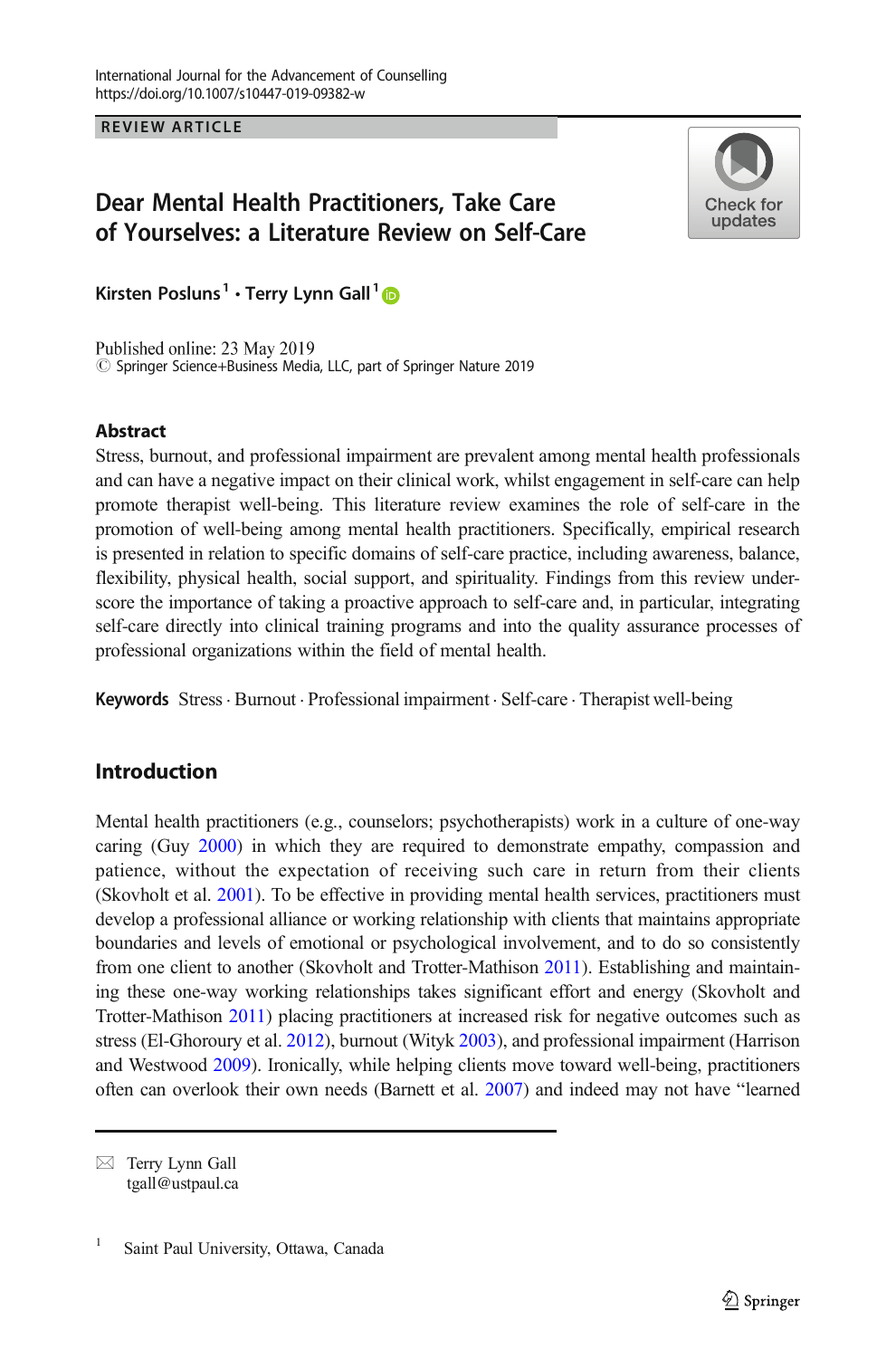how to take the time to care and to nourish [themselves], having been trained to believe that this would be selfish" (Sapienza and Bugental  $2000$ , p. 459). As a result, engaging in self-care can often sit at the end of a practitioner's to-do list, rather than being made a priority.

Yet self-care, or attending to one's own holistic well-being, can be a pathway towards preventing negative outcomes such as burnout (Barnett et al. [2007\)](#page-14-0). Experienced therapists support including self-care as a primary objective for mental health practitioners (Jennings and Skovholt [1999](#page-16-0); Thériault et al. [2015](#page-18-0)) and this should be recognized as a fundamental part of functioning in a helping career (Guy [2000](#page-15-0)). The practitioner is a "powerful but vulnerable tool in the caring process" that requires attention and care (Sansó et al.  $2015$ , p. 204) in order to prevent not only practitioner ill-health (Butler et al. [2017;](#page-14-0) Stebnicki [2007](#page-18-0)), but also negative consequences for the clients they serve (Bearse et al. [2013\)](#page-14-0). In fact, mental health practitioners have an ethical duty to provide responsible caring, maximizing benefits and minimizing harm for their clients. In order to provide effective care to their clients, practitioners must first be well themselves (Norcross and Guy [2007\)](#page-17-0). To promote responsible caring, several regulating bodies have, therefore, included practitioner self-care in their code of ethics. For instance, section II.12 of the Canadian Code of Ethics for Psychologists (Canadian Psychological Association [2017\)](#page-14-0) states that, in accordance with the Principle of Responsible Caring, members are to "engage in self-care activities that help to avoid conditions (e.g., burnout, addictions) that could result in impaired judgment and interfere with their ability to benefit and not harm others^. Regulatory bodies thus understand self-care as being an ethical obligation for the mental health professional.

The purpose of this literature review was to examine the role of self-care within the context of mental health professions (counseling, psychotherapy, etc.). Specifically, this review will cover the following topics: negative health issues (e.g., burnout) for mental health practitioners; definition of self-care; types of self-care (e.g., life balance, spirituality) and their empirical support; and implications for the integration of self-care within training programs and professional organizations.

### The Downside of Mental Health Professions

Stress among mental health professionals has been a known issue for decades, since Freud ([1937](#page-15-0)/1963) discussed the stressfulness of therapist uncertainty around the issue of therapeutic success. For example, psychologists experience stressors in relation to the heavy emotional demands associated with clients' presentations including client lack of improvement, symptom relapse, suicide ideation and attempts, aggressive or violent behaviours, as well as the practical demands related to paperwork, ethical practice, licensing, malpractice complaints, and professional isolation (Barnett et al. [2007\)](#page-14-0). Bettney ([2017](#page-14-0)) also identified the work-related issues of large caseloads and negative team environments as being additional stressors for mental health practitioners. Given the presence of such multiple stressors, it is no wonder that practitioners, including graduate trainees, report a high level of stress and distress (El-Ghoroury et al. [2012](#page-15-0); McKinzie et al. [2006;](#page-16-0) Myers et al. [2012\)](#page-17-0). For example, 73% of Australian psychology postgraduate trainees reported clinically significant levels of distress (Pakenham and Stafford-Brown [2012\)](#page-17-0). To complicate matters, mental health practitioners may not be fully aware of the impact of these various profession-related stressors and so will be less likely to see the need to engage in preventative measures (Barnett et al. [2007\)](#page-14-0), or to seek treatment once the stressors have taken a toll (El-Ghoroury et al. [2012](#page-15-0)). Research has shown that for trauma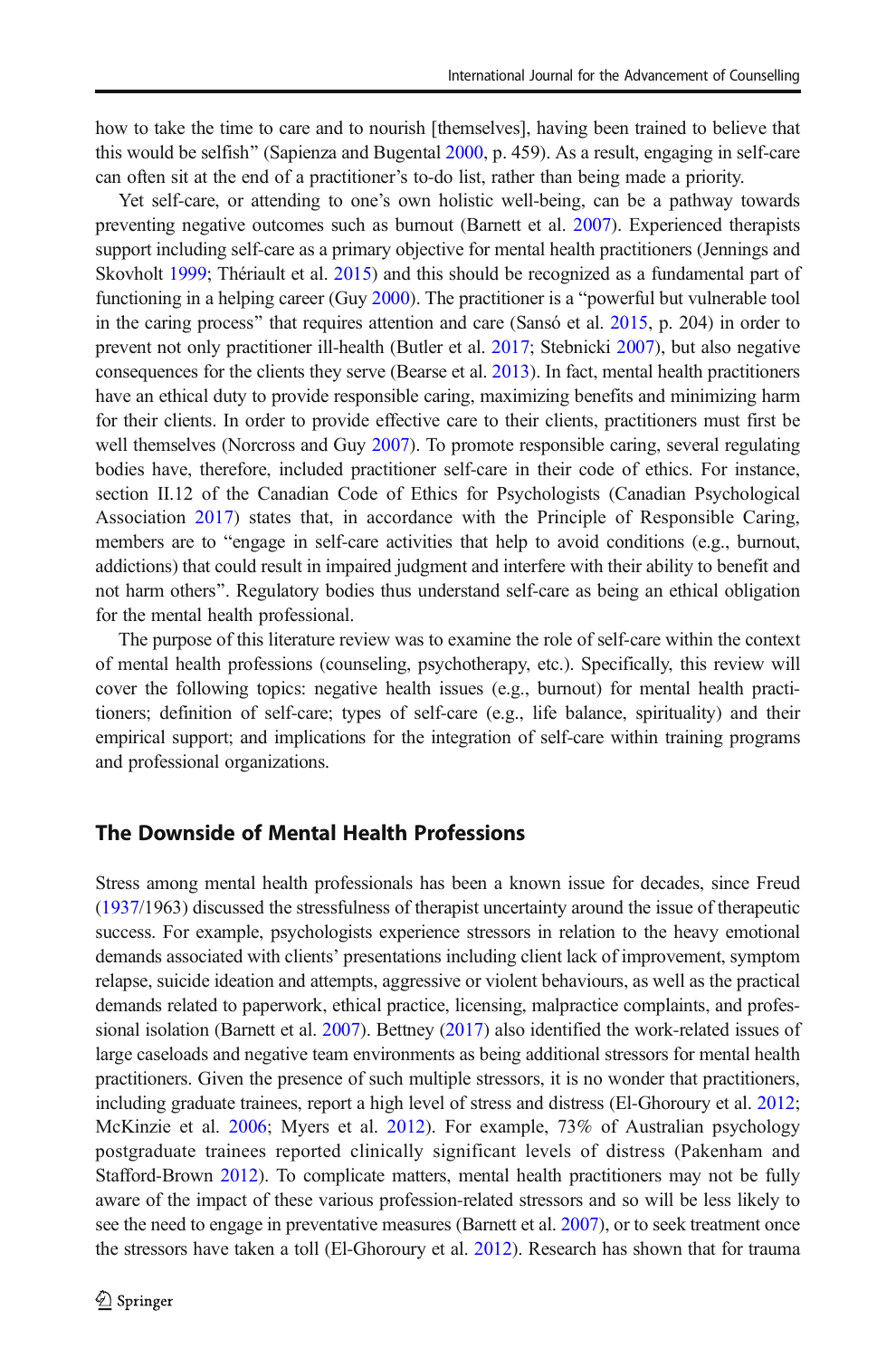therapists, work-related stress is related to their use of avoidant coping strategies, such as denial (Killian [2008](#page-16-0)). Unfortunately, left unresolved, work stress can set the stage for more serious issues, such as burnout and professional impairment to emerge (Barnett et al. [2007](#page-14-0); Clark et al. [2009](#page-14-0)).

Burnout is described in terms of emotional exhaustion, depersonalization (Killian [2008](#page-16-0)), diminished self-efficacy (Stebnicki [2007\)](#page-18-0), and reduced personal accomplishment (Clark et al. [2009](#page-14-0)). Burnout among mental health practitioners is more difficult to treat than general work stress (Dreison et al. [2018](#page-15-0)), highlighting the need for prevention or early treatment. Unfortunately, the prevalence of burnout among mental health professionals is significant. In one study, 13% of behavioral health providers were at risk of compassion fatigue or burnout (Sprang et al. [2007](#page-18-0)), while 49% of counselling or clinical trainees reported experiencing burnout (Kaeding et al. [2017](#page-16-0)). Burnout can lead to poor quality of life (Chang [2014](#page-14-0)) as it is associated with a variety of mental and physical health problems, including headaches, muscular pain, and depression (Ahola et al. [2007;](#page-13-0) Vlăduţ and Kállay [2010](#page-19-0)). In turn, practitioner burnout affects overall therapeutic effectiveness (Bearse et al. [2013](#page-14-0)), not only reducing the level of care provided by the practitioner, but potentially leading to more serious inappropriate behaviours that can be harmful to clients. For example, Rupert and Kent ([2007](#page-18-0)) found that psychologists' emotional exhaustion and depersonalization of clients, two aspects of burnout, were related to practitioner over-involvement with clients and clients engaging in negative behaviours.

The cumulative effects of emotional, mental, and physical burnout thus can lead to professional impairment in the provision of services (Figley [2002\)](#page-15-0). The potential for professional impairment is particularly increased for practitioners who work in the field of trauma, and is known variously as "secondary victimization" (Figley [1988](#page-15-0)), "vicarious traumatization" (McCann and Pearlman [1990\)](#page-16-0), "compassion fatigue" (Figley [1995\)](#page-15-0), and "empathy fatigue" (Stebnicki [1999](#page-18-0)). Vicarious traumatization, for example, has been recognized as a distinct occupational hazard for mental health professionals (Buchanan et al. [2006](#page-14-0)), as it can affect self-worth, identity, world view, basic beliefs, psychological needs, perception, and memory (Saakvitne [2002\)](#page-18-0) and hinder or impair the practitioner's initiatives towards professional development, personal growth, and holistic well-being (Stebnicki [2007](#page-18-0)). This type of counsellor impairment can significantly compromise therapeutic work, and pose harm to clients (Johnson et al. [2018](#page-16-0); Lawson [2007\)](#page-16-0). Given that both practitioner and client wellbeing are at risk when mental health professionals experience burnout, it is vital that steps are taken to address this issue (Barnett and Cooper [2009](#page-14-0)). Unfortunately, research has shown that interventions in reaction to practitioner burnout seem to demonstrate limited or no positive impact on the mental health of practitioners (Van Dam et al. [2011](#page-19-0)), thus shifting the spotlight toward preventative measures as a more desirable action.

### The Upside: Self-Care as Prevention

There is substantial support for the beneficial effects of self-care practice in the reduction of negative outcomes such as burnout for mental health practitioners. While a lack of self-care is related to higher levels of burnout and secondary traumatic stress symptoms, a greater risk of health status decline, and the experience of stress (Butler et al. [2017;](#page-14-0) Mayorga et al. [2015](#page-16-0); Santana and Fouad [2017](#page-18-0)), engagement in self-care is associated with greater well-being (Colman et al. [2016\)](#page-14-0), lower levels of stress and negative affect, higher levels of positive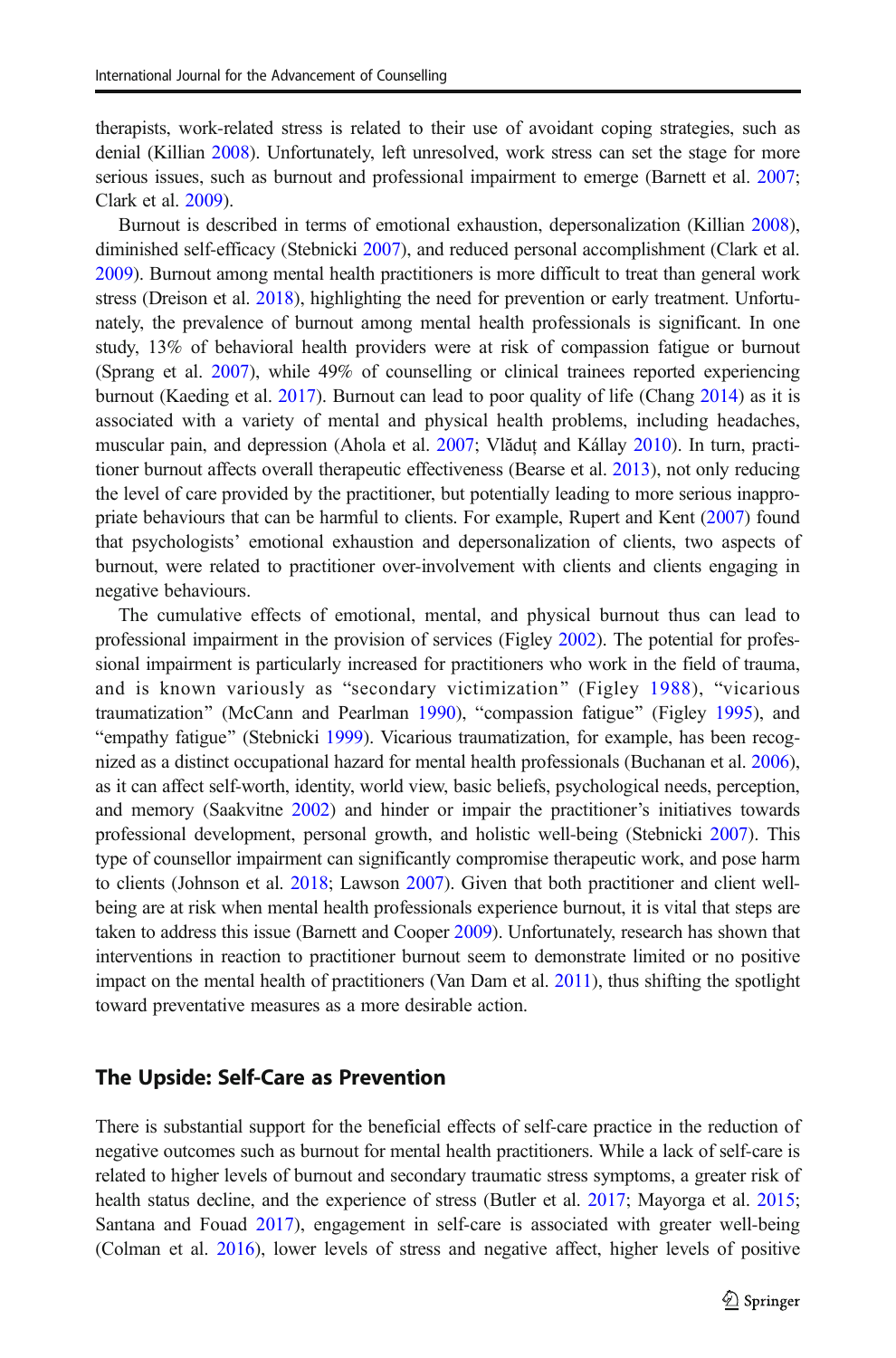affect, flourishing, self-rated academic, and clinical performance (Zahniser et al. [2017](#page-19-0)), compassion satisfaction (Butler et al. [2017](#page-14-0)), and quality of life (Goncher et al. [2013](#page-15-0)). Overall, engagement in career-sustaining behaviours is linked to a greater sense of personal accomplishment and a lesser tendency to depersonalize clients (Rupert and Kent [2007\)](#page-18-0). In fact, experienced mental health practitioners, or those who might be called "master therapists", refer to self-care as a key aspect of professional functioning. Jennings and Skovholt [\(1999\)](#page-16-0) report that such master therapists prioritize self-care in their profession and take "preventative action to protect what they consider [to be] their most important therapeutic tool: themselves  $(p.7)^{\prime\prime}$ . Further, Dorociak et al. [\(2017b](#page-15-0)) found that more experienced practitioners engage in more selfcare behaviours and report less stress than practitioners who are early in their career.

### What Is Self-Care?

Self-care refers to the "ability to refill and refuel oneself in healthy ways" (Gentry [2002,](#page-15-0) p. 48), including "engagement in behaviours that maintain and promote physical and emotional well-being" (Myers et al. [2012](#page-17-0), p. 56) and that "lessen the amount of stress, anxiety, or emotional reaction experienced when working with clients" (Williams et al. [2010,](#page-19-0) p. 322). The term selfcare refers not only to an engagement in various practices but also to having a caring attitude or 'being' caring toward oneself (Kissil and Niño [2017](#page-16-0)). Self-care involves self-reflection and action in terms of knowing one's needs and making a conscious effort to seek out resources that will foster health and well-being (Colman et al. [2016](#page-14-0); Pakenham [2017\)](#page-17-0). Self-care is not a luxury but is a clinical and ethical imperative in the mental health professions (Norcross and Guy [2007\)](#page-17-0) and so it is important to understand the potential effectiveness of various forms of self-care practices.

### What Works?

Mental health practitioners often use a variety of self-care practices that address areas of awareness, balance, flexibility, physical health, social support, or spirituality.

### **Awareness**

First, awareness involves having knowledge about what it means to be a mental health professional, including an understanding of the risks for and symptoms of burnout and professional impairment (Smith and Moss [2009](#page-18-0); Wityk [2003\)](#page-19-0). Practitioners also have to hold realistic expectations about the nature of the work they do and an understanding of how to assess the effectiveness of such work (Skovholt et al. [2001](#page-18-0); Thériault et al. [2015\)](#page-18-0). Barnett et al. ([2007](#page-14-0)) encourage mental health professionals to view themselves as being vulnerable to the personal and professional stressors of their career, as it is only with this awareness that preventative measures are likely to be taken. When practitioners are aware of work stressors such as isolation (Barnett and Cooper [2009](#page-14-0)), they can make a conscious effort to behave in ways that overcome or avoid such stressors, such as by planning and participating in regular case consultations with colleagues.

Second, awareness refers to noticing and reflecting on one's internal and external experiences, and monitoring one's own needs (Skovholt et al. [2001;](#page-18-0) Wityk [2003\)](#page-19-0). This awareness of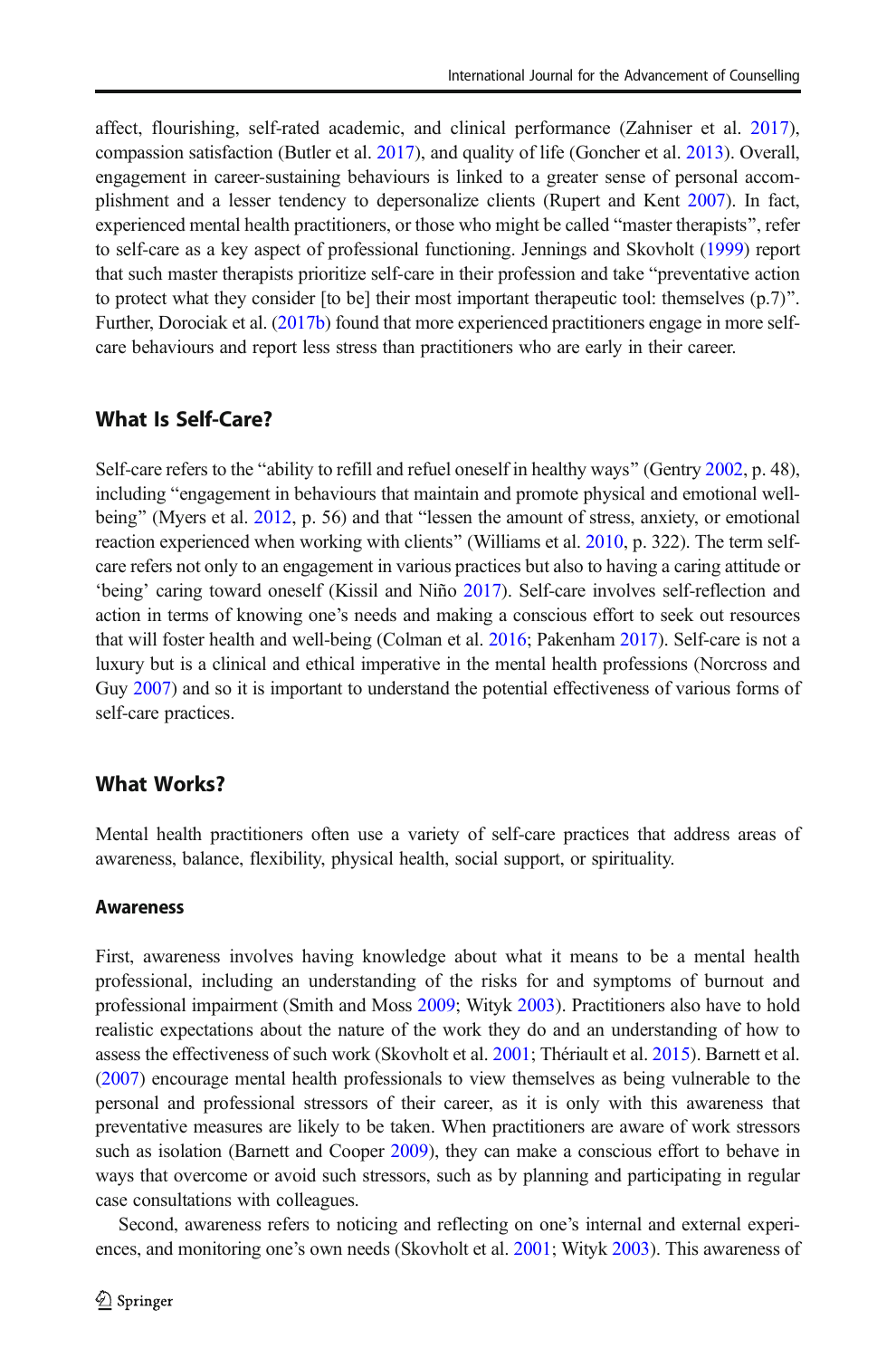the self is a conscious and continuous process (Harrison and Westwood [2009](#page-16-0)). Practitioners must be aware of the many dynamics operating in the therapy room, including what is happening within the client, within themselves, and within the therapeutic interaction between them (Sansó et al. [2015;](#page-18-0) Williams et al. [2003\)](#page-19-0). As psychotherapeutic work can involve resistant clients, slow change/growth, and discussing primarily negative content (Norcross and Guy [2007\)](#page-17-0), it is important that mental health professionals notice when they are feeling drained and take action to replenish their mental health (Sansó et al. [2015\)](#page-18-0).

Experienced practitioners emphasize the importance of self-reflection to their optimal development as a mental health professional (Rønnestad and Skovholt [2001](#page-17-0)). The more self-aware a practitioner is, the more likely they are to recognize and attend to their needs (Norcross and Guy [2007\)](#page-17-0), which in turn allows them to provide quality services (Lawson [2007](#page-16-0)). Essentially, "the better we know ourselves, the better we can know and be helpful to others" (Silverman [2008](#page-18-0), p. 92). It was found by Zahniser et al.  $(2017)$  $(2017)$  $(2017)$  that psychology doctoral students who demonstrated cognitive self-awareness engaged in more effective selfcare than those who did not. Self-monitoring and awareness have also been related to practitioners experiencing lower levels of emotional exhaustion (Rupert and Kent [2007](#page-18-0)), burnout and compassion fatigue, a greater sense of gratification in their work, and an ability to maintain emotional balance in difficult situations (Sansó et al. [2015\)](#page-18-0). In contrast, a lack of self-awareness of issues of therapeutic process (e.g., countertransference) is linked to greater burnout (Chang [2014\)](#page-14-0).

Researchers have recommended a variety of methods for improving awareness among mental health practitioners, including participation in an Acceptance and Commitment Therapy course (Pakenham [2017\)](#page-17-0), mindfulness and meditation training (Boellinghaus et al. [2013\)](#page-14-0) and self-reflection (Knapp et al. [2017;](#page-16-0) Ng et al. [2017\)](#page-17-0). Creative writing is another practice that has been recommended to foster awareness among counsellors (Warren et al. [2010](#page-19-0)). While it has been argued that "too much" self-awareness can hinder professional work by distracting the practitioner during a therapy session (Williams et al. [2003](#page-19-0)), the literature generally supports the need for mental health professionals to practice on-going self-awareness of their experiences (Barnett et al. [2007](#page-14-0)).

#### Balance

Balance is defined as "a state reflecting satisfaction or fulfillment in several important domains with little or no negative affect in other domains" (Sirgy and Wu [2009,](#page-18-0) p. 185) and is considered by practitioners to be one of the most important areas of self-care (Stevanovic and Rupert [2004](#page-18-0)). Balance refers to distributing one's attention to various aspects of life, ensuring not to neglect important facets, and to maintaining a sense of equilibrium in both personal and professional realms, whereas imbalance occurs when satisfaction in one domain leads to negative outcomes in other domains (Sirgy and Wu [2009](#page-18-0)). Maintaining balance between different life domains is frequently recommended in the self-care literature (e.g., Backman [2004](#page-14-0); Lee et al. [2009](#page-16-0)), while seeking balance within the work domain is also important (Harrison and Westwood [2009](#page-16-0)). Specifically, a resilient practitioner is one who can create balance between other- and self-care across life domains (Skovholt and Trotter-Mathison [2011\)](#page-18-0). Research has shown that work-life imbalance (e.g., high case load; worka-holism) is related to the experience of work stress and compassion fatigue (Killian [2008\)](#page-16-0). Poor work-life balance has also been linked to exhaustion among mental health practitioners (Scanlan et al. [2013](#page-18-0)) and feelings of anxiety, stress, and being unsettled (Hill et al. [2016\)](#page-16-0). In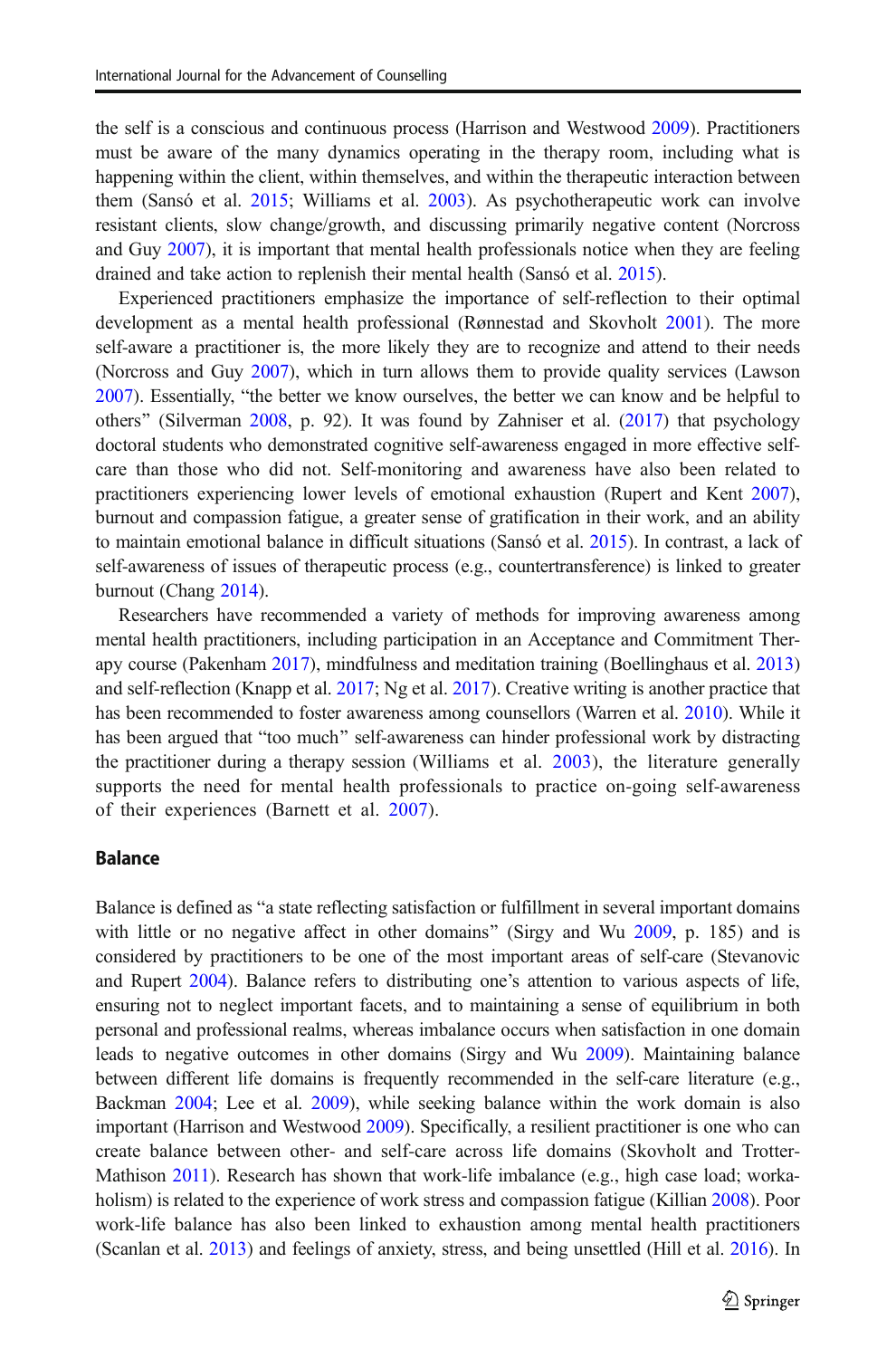contrast, maintaining balance in life is related to lower levels of emotional exhaustion (Rupert and Kent [2007\)](#page-18-0), greater career satisfaction (Rupert et al. [2012\)](#page-18-0), and lower risk of burnout (Levin et al. [2017](#page-16-0)).

In terms of strategies to achieve balance, leisure time in particular is considered to be a key component of self-care (Grafanaki et al. [2005](#page-15-0); Nurit and Michal [2003](#page-17-0); Patsiopoulos and Buchanan [2011\)](#page-17-0), as well as engaging in a variety of professional activities (e.g., teaching), in addition to client work (Harrison and Westwood [2009](#page-16-0)). Other strategies to achieve life balance include: cultivating non-work-related passions, interests, and relationships, having a holistic view of well-being, limiting scope of practice when coping with significant personal life events, maintaining good work and personal life boundaries, using time management skills, taking needed breaks, having flexible work hours and locations, setting realistic work goals, and turning to spirituality (Lee et al. [2009](#page-16-0); Matheson and Rosen [2012;](#page-16-0) Thériault et al. [2015](#page-18-0)).

### **Flexibility**

Although flexibility is an important aspect of self-care, it has not been widely researched, due in part to a lack of a clear definition of what flexibility entails (Kashdan [2010\)](#page-16-0). The term flexibility refers to a number of dynamic processes, including practitioners' utilization of effective coping strategies and to their openness and ability to adapt to and grow from life stress (Kashdan [2010](#page-16-0)). Fostering attitudes and engaging in practices that promote healthy coping and ongoing growth can be thought of as forms of self-care as they promote well-being (Wise et al. [2012\)](#page-19-0), and can be helpful in the prevention of negative outcomes (Knapp et al. [2017\)](#page-16-0).

Mental health professionals face a variety of challenges throughout their careers (Norcross and Guy [2007](#page-17-0)). For example, it can be riddled with inconsistency, unanticipated challenges such as clients in crisis, and disappointments including slow progression or lack of therapeutic success, which often are not within the therapist's control (Negash and Sahin [2011](#page-17-0); Smith and Moss [2009](#page-18-0)). Confronted with such demands, having an inflexible coping response style can have a negative impact on practitioners' well-being and growth. Kaeding et al. ([2017](#page-16-0)) found that counselling trainees who hold rigid, perfectionistic expectations about their performance report experiencing greater burnout. High performance standards in combination with low selfefficacy is also related to problematic emotion regulation, neuroticism, and high cortisol levels (Richardson et al. [2014\)](#page-17-0). What complicates matters is that mental health practitioners essentially are required to suppress or control their emotional reactions and limit self-disclosure in order not to interfere with the therapeutic process (Guy [2000](#page-15-0)). While some research suggests expressive suppression may be beneficial in the short-term (Myers et al. [2012](#page-17-0)), it has also been associated with negative outcomes for the therapist, such as increased anxiety and depression (Moore et al. [2008\)](#page-17-0), and to higher levels of stress (Finlay-Jones et al. [2015](#page-15-0)).

To prevent the negative outcomes associated with the inevitable challenges of this career, practitioners need to find ways to internally manage and externally respond to the varying demands of their work. Practitioner flexibility in attending to and regulating their emotions is beneficial for their well-being (Miller and Sprang [2017;](#page-16-0) Pletzer et al. [2015\)](#page-17-0).

For example, the emotion regulation technique of cognitive reappraisal is linked to better well-being and as such appears to be a more adaptive strategy than expressive suppression (Gross and John [2003\)](#page-15-0). Specifically, practitioners who reappraise events report more positive and less negative emotions as well as better interpersonal functioning. In addition, psychologists and post-graduate psychologist trainees who hold an attitude of self-compassion report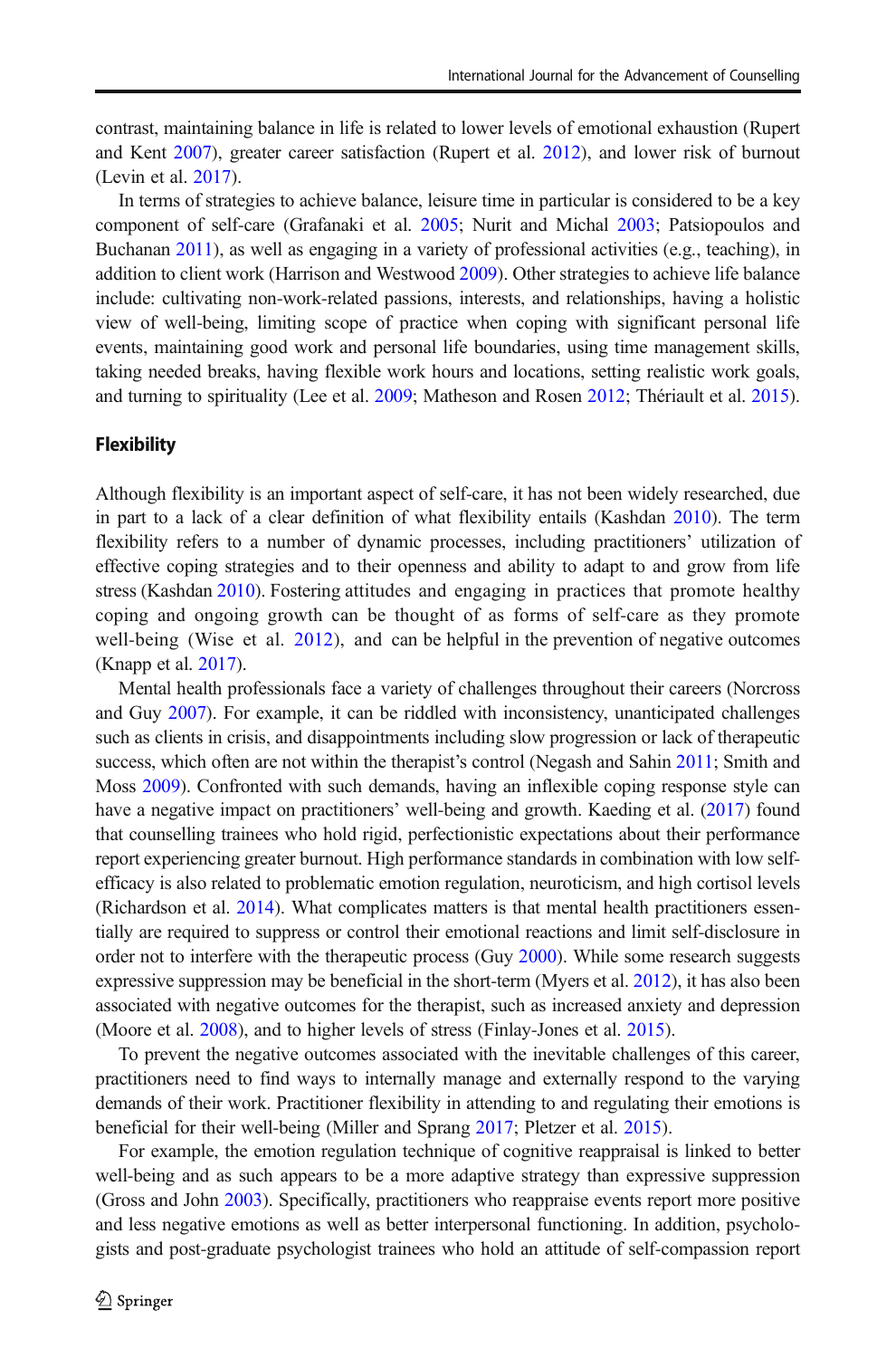fewer difficulties in emotion regulation (Finlay-Jones et al. [2015\)](#page-15-0). Having an attitude of selfcompassion and acceptance helps therapists to recognize and address their professional limitations (Patsiopoulos and Buchanan [2011\)](#page-17-0). In fact, engaging in professional development on a regular basis is recommended for therapist self-care (Knapp et al. [2017](#page-16-0)), and is increasingly being made mandatory by professional associations. Other practices that can promote flexibility are setting and reappraising goals (Wityk [2003\)](#page-19-0), engaging in expressive writing or journaling (Baddeley and Pennebaker [2011;](#page-14-0) Warren et al. [2010\)](#page-19-0), and engaging in Acceptance and Commitment Therapy (Rudaz et al. [2017\)](#page-17-0).

#### Physical Health

Self-care in relation to physical health encompasses a focus on issues of sleep, exercise, and diet (Harrison and Westwood [2009\)](#page-16-0). Due to the sedentary nature of therapy work, practitioners can experience physical health concerns (Smith et al. [2014](#page-18-0)), with tiredness, and neck and back pain being the most frequently reported physical health symptoms by psychologists in training (Kaeding et al. [2017\)](#page-16-0). In another study, clinical graduate students reported greater fatigue and more frequent headaches, back pain, and irritable bowel symptoms on a bi-weekly basis, as compared to the general population (Rummell [2015](#page-18-0)). In turn, physical health problems can have a negative impact on practitioners' client work, especially in regard to the therapeutic alliance (Kim et al. [2011](#page-16-0)).

Sleep issues are prevalent among mental health practitioners. In a study by Schlarb et al. ([2012](#page-18-0)) 44 % of psychotherapists were found to be suffering from symptoms of insomnia. Stress significantly reduces the quantity and quality of sleep, with poor sleep in turn triggering greater stress the next day (Åkerstedt et al. [2007](#page-13-0)). Insufficient sleep is linked to exhaustion and low professional efficacy (Wolf and Rosenstock [2017\)](#page-19-0), higher levels of stress (McKinzie et al. [2006](#page-16-0)) and clinical levels of burnout (Söderström et al. [2012](#page-18-0)). For example, nurses who slept less than six hours per working day had a higher risk of job strain and burnout (Chin et al. [2015](#page-14-0)). Further, sleep deprived individuals tend to select less demanding challenges and tasks (Engle-Friedman et al. [2003\)](#page-15-0), and so mental health practitioners may not be providing their best care for clients.

To prevent negative outcomes such as burnout, practitioners can actively engage in sleep hygiene techniques. Maintaining a regular sleep schedule and getting ample sleep each night is recommended to promote well-being (Barnett et al. [2007\)](#page-14-0). Specifically, self-monitoring sleep habits is an effective method of improving sleep hygiene (Mairs and Mullan [2015](#page-16-0)). Other effective sleep hygiene techniques include maintaining a regular sleep schedule, making one's sleep environment restful, and avoiding going to bed hungry or thirsty (Mairs and Mullan [2015\)](#page-16-0).

Exercise and diet are equally critical components of self-care. Psychologists often recommend a balanced diet and physical activity to their clients (Burton et al. [2010](#page-14-0)); however, it is unclear how dedicated they are to this aspect of their own self-care (Norcross and Guy  $2007$ ) – even though maintaining a healthy lifestyle is ranked as the fourth most important self-care practice by experienced therapists (Thériault et al. [2015](#page-18-0)). In addition to maintaining a balanced diet and attending to hydration on a daily basis, it is recommended that mental health practitioners exercise regularly (Harrison and Westwood [2009\)](#page-16-0). Empirical research on helping professionals and general populations highlight the psychological benefits of physical health. For example, medical students who exercise, regularly reported less exhaustion and greater professional efficacy (Wolf and Rosenstock [2017\)](#page-19-0), and lower rates of burnout and higher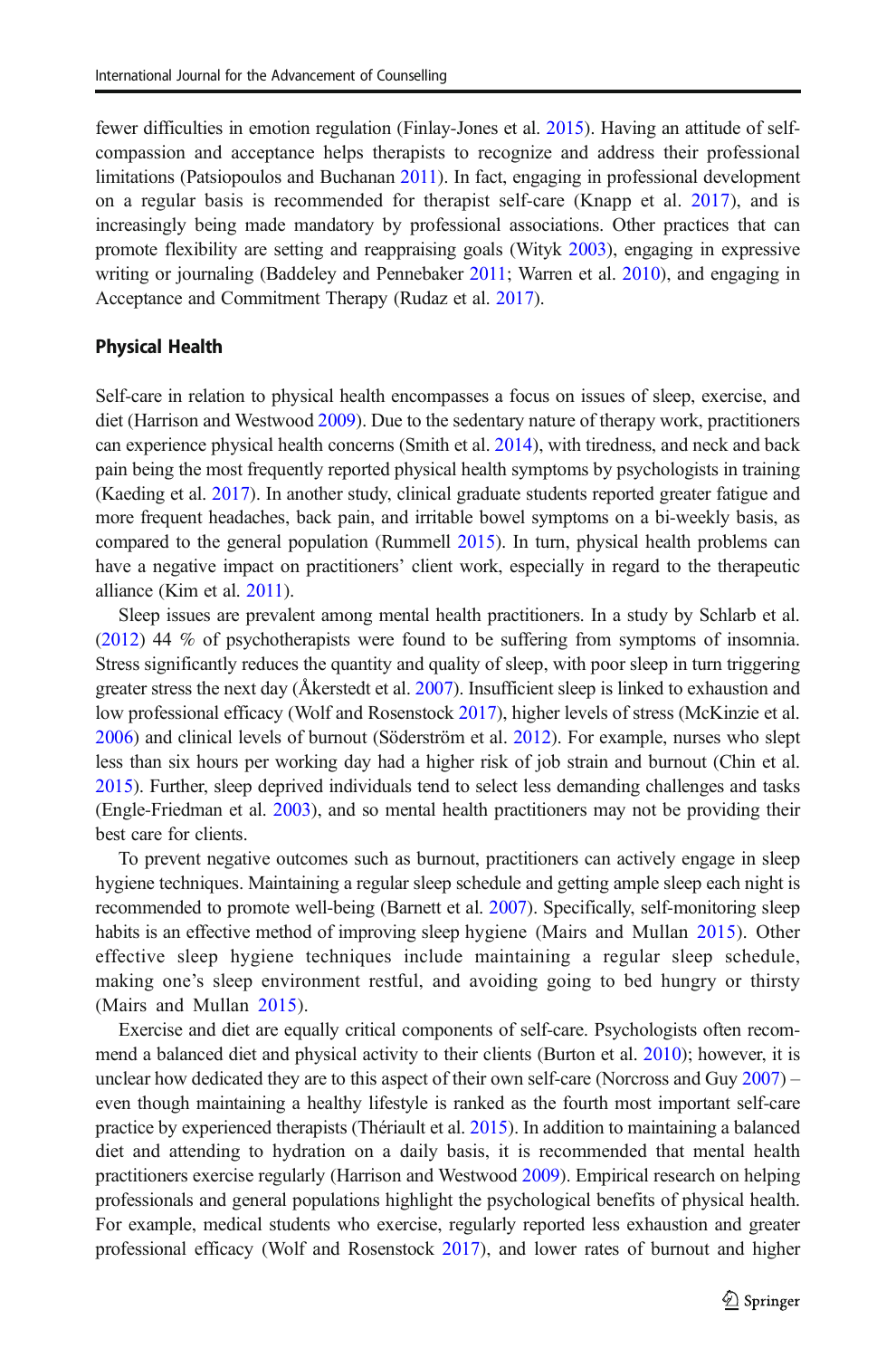quality of life (Dyrbye et al. [2017\)](#page-15-0). Physical health may serve as a protective factor in relation to the well-being of practitioners. For example, Gerber et al. ([2014](#page-15-0)) found that undergraduate students who engaged in vigorous physical activity experienced less stress and pain and fewer sleep problems and depressive symptoms at stressful times than those who did not. In another study, individuals who had moderate to high fitness scores reported fewer symptoms of burnout and depression than those who had low scores (Gerber et al. [2013](#page-15-0)). In contrast, one study actually found a positive relationship between exercise and the experience of stress among clinical graduate students (McKinzie et al. [2006](#page-16-0)). Perhaps in regard to the study, rather than contributing to stress levels, individuals may have engaged in more exercise as a means of coping under times of greater stress.

#### Social Support

Social support refers to "the resources and interactions provided by others and/or the connection to others that help one cope with stressful circumstances…[that] can come from a variety of sources, including family, friends, co-workers, supervisors..." (Clark et al. [2009](#page-14-0), p. 582). Given that isolation is a known risk factor for burnout among mental health practitioners (Stebnicki [2007](#page-18-0)), research has focused on the role of personal and professional social support in self-care. Practitioners rely on many sources of support, including peer support, individual and/or group supervision, involvement in professional associations, colleague assistance programs, and personal therapy (Barnett et al. [2007](#page-14-0)). While some studies have suggested that social support is of little importance to mental health professionals (e.g., Stevanovic and Rupert [2004\)](#page-18-0), others have found it to be a significant factor in practitioners' well-being. For example, Killian [\(2008\)](#page-16-0) found that social support was the most significant predictor of compassion satisfaction among trauma therapists. Strong social support is related to lower levels of perceived stress (Myers et al. [2012\)](#page-17-0), while a lower level of personal (e.g., family) and professional (e.g., collegial) support is linked to greater psychological distress (Nelson et al. [2001\)](#page-17-0).

Personal support (i.e., friends, family, personal therapy) is a valuable element of self-care and a way to promote life balance for practitioners (Barnett et al. [2007\)](#page-14-0) and may be more important than other types of support (e.g., peers, professors) for graduate counselling students (Tompkins et al. [2016](#page-18-0)). Psychology graduate students often more frequently seek out personal support and rate these relationships as most effective in addressing personal and professional stress (El-Ghoroury et al. [2012](#page-15-0); Nelson et al. [2001](#page-17-0)). Satisfaction with personal support is linked to greater self-esteem, psychological adaption (i.e., flexibility), and professional functioning, lower anxiety and depression, and less use of avoidance coping among clinical trainees (Kuyken et al. [2003\)](#page-16-0). In contrast, Rupert and Kent [\(2007\)](#page-18-0) found that psychologists who discussed their work frustrations with spouses and colleagues reported higher levels of emotional exhaustion. Although this finding might suggest a negative spillover of work stress into the personal life domain, it may also reveal that psychologists often seek support from outside sources when they are exhausted from work demands. Finally, personal therapy is recommended as a method of self-care (Thériault et al. [2015](#page-18-0)). Unfortunately, there are many barriers to mental health practitioners seeking therapy, with concerns about confidentiality, cost, and time being identified as the most common obstacles (Dearing et al. [2005](#page-15-0)). One study revealed that 59% of professional psychologists did not seek therapy despite knowing it would be to their benefit (Bearse et al. [2013\)](#page-14-0).

Practitioners can also seek professional support from clinical supervisors, mentors, advisors, professional colleagues/peers, and professors. Experienced therapists place professional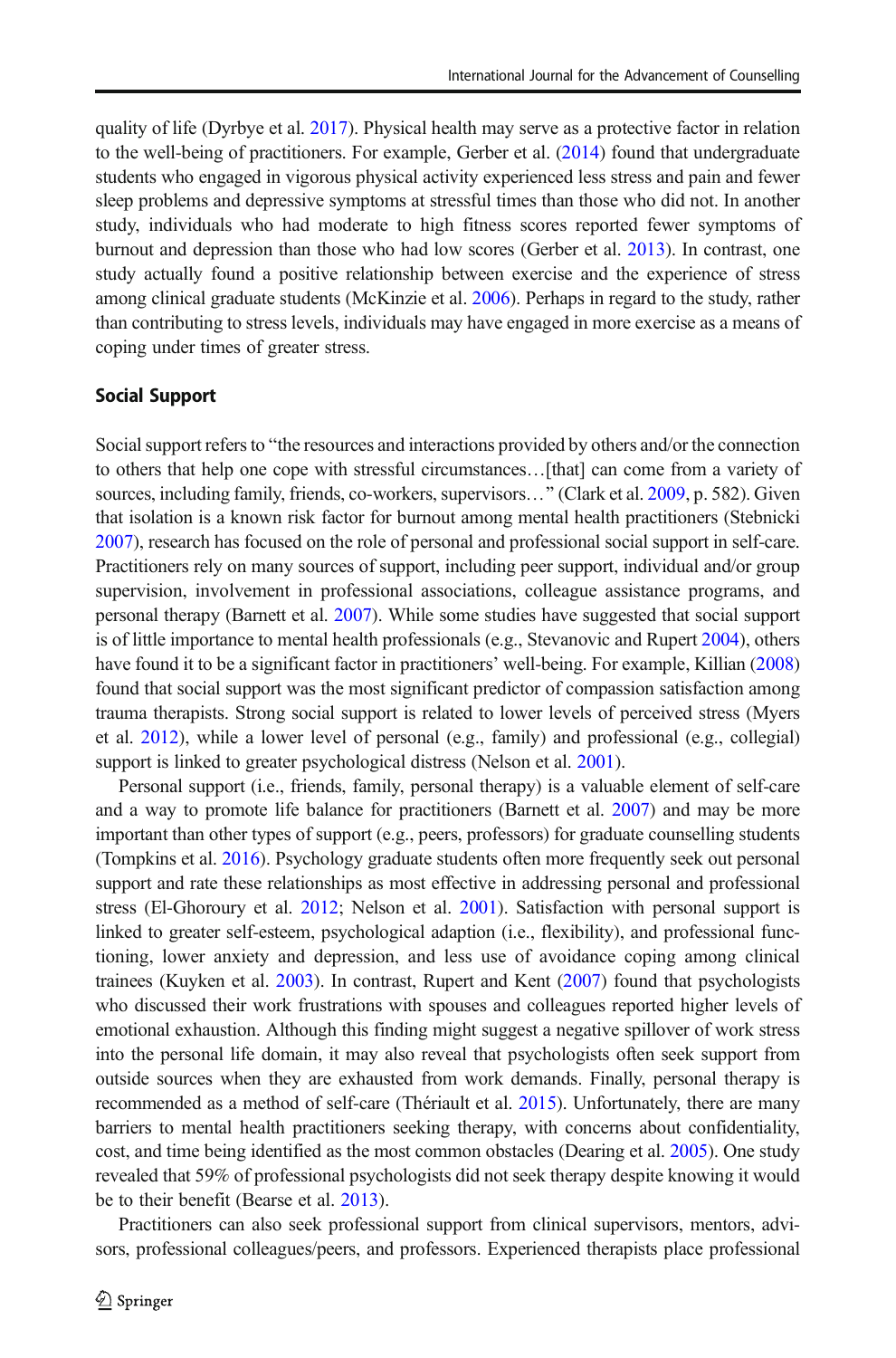and peer supervision within the top three most important and useful coping strategies for managing self-care and feelings of incompetence (Thériault et al. [2015](#page-18-0)). Zahniser et al. [\(2017\)](#page-19-0) found that professional support had a number of benefits for clinical psychology students, including increasing professional development, life and daily balance, cognitive awareness, flourishing, positive affect, progress in clinical and academic work, and reducing perceived stress and negative affect. Professional support is not only a highly recommended practice for self-care, but methods such as supervision have become a mandatory requirement of many mental health professions (e.g., the Canadian Counselling and Psychotherapists Association; the American Counseling Association; the College of Registered Psychotherapists of Ontario).

In particular, clinical supervision can be a resource for increasing awareness of the risks and symptoms of negative outcomes experienced by mental health practitioners, while at the same time providing a safe space for such symptoms to be recognized (Merriman [2015](#page-16-0)). In fact, Merriman ([2015\)](#page-16-0) argues that ideally supervision should include the development and monitoring of self-care plans for supervisees. In addition to supporting supervisee competence (Bradshaw et al. [2007\)](#page-14-0), supervision can help serve to identify gaps in training, provide checks on caseload and work-life balance, direct career development, encourage self-care, and serve as a support when supervisees face professional hazards (Pack [2015\)](#page-17-0). Clinical psychology graduate students report being most satisfied with their supervisors when they receive advice on self-care and work-life balance (Peluso et al. [2011\)](#page-17-0). In turn, work-based social support, such as supervision, helps trainees use adaptive coping styles (Kuyken et al. [2003](#page-16-0)).

The effects of supervision also reach beyond the supervisee to have an impact on the supervisee's therapy with clients. Bambling et al. [\(2006\)](#page-14-0) found that clients receiving help from supervised therapists showed significantly stronger working alliances, larger reductions in depression scores, greater treatment retention, and higher treatment satisfaction than those whose therapists were unsupervised. In contrast, some studies have shown professional support to have a negative impact on mental health practitioners. For example, Clark et al. ([2009](#page-14-0)) found that advisor support was a predictor of burnout. They proposed that the hierarchical nature of supervision, and students and practitioners' fears that they were not living up to their advisors' expectations may induce stress that leads to burnout. This finding emphasizes the need for a strong alliance between supervisee and supervisor (Peluso et al. [2011\)](#page-17-0).

Peer support and collaboration uniquely sits somewhere between the realms of professional and personal social support in that it is less hierarchical and as such can create space for selfcare both in and outside the workplace (Barlow and Phelan [2007](#page-14-0)). Peer consultation can help practitioners address biases about competence, help prevent therapists drifting away from therapeutic models, and positively impact practitioner burnout and anxiety (Waltman et al. [2016](#page-19-0)). Further, socioemotional support from faculty members has been seen to be related to graduate students' program and overall life satisfaction (Tompkins et al. [2016\)](#page-18-0), while professional association involvement can help identify issues of professional impairment and address matters related to practitioners' mental, physical, and spiritual well-being (Stebnicki [2007\)](#page-18-0).

#### **Spirituality**

Pargament ([1999](#page-17-0), p. 12) defines spirituality as "a search for the sacred" in one's life that encompasses aspects of connection with self, others, and the divine, as well as purpose and ultimate meaning. Experienced therapists describe how a sense of spiritual connection sustains their professional efforts and helps to dispel feelings of isolation and despair (Harrison and Westwood [2009](#page-16-0)). Specifically, these therapists are "comforted by the belief that they are a part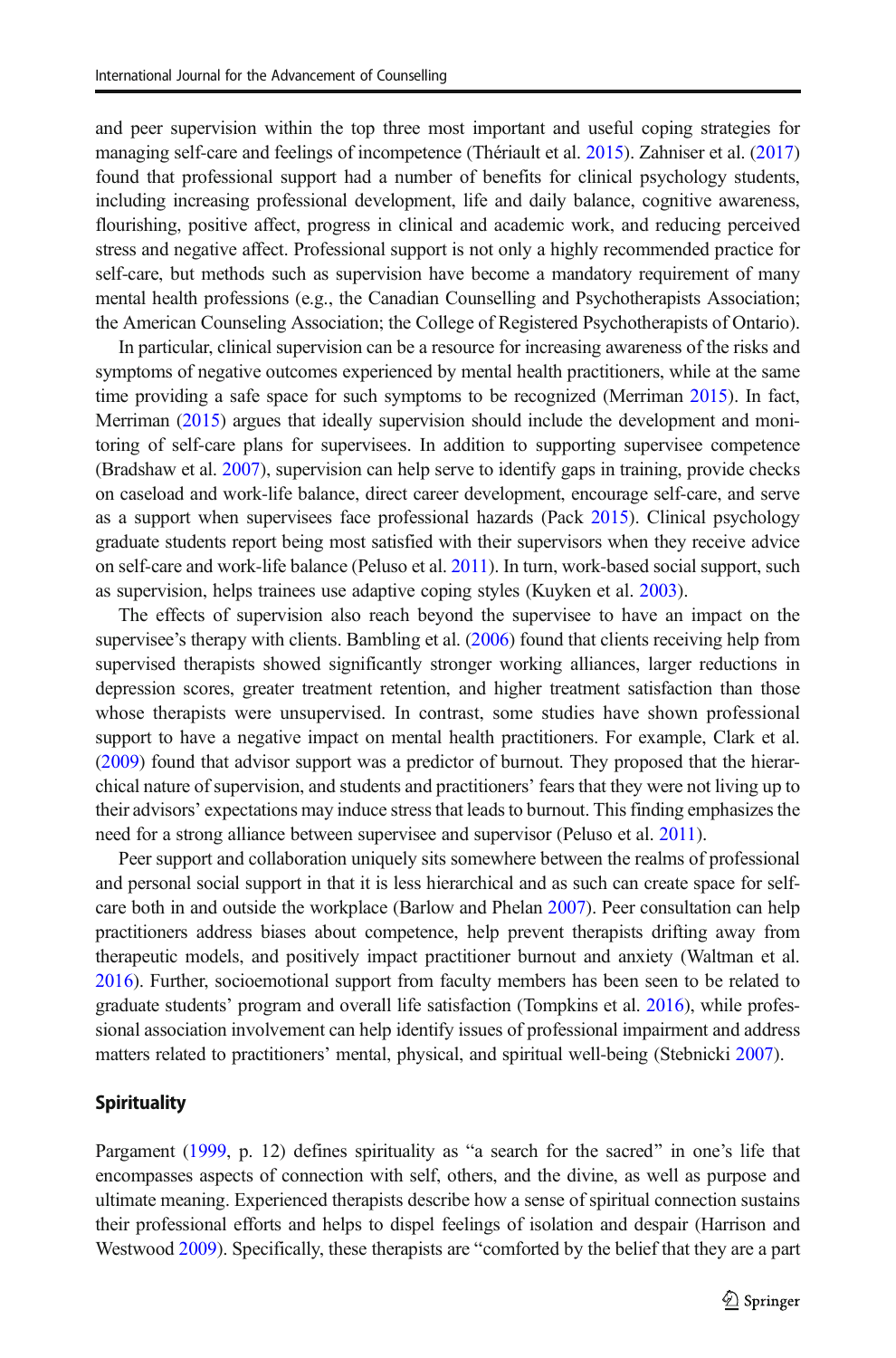of something larger, meaningful, and good, that they are not alone in their efforts, and that these are not futile" (p. 209). Experienced (master) therapists interviewed by Jennings and Skovholt [\(1999\)](#page-16-0) also noted how the practice of spirituality was essential to their mental health and emotional well-being. Mindfulness (Hemanth and Fisher [2015](#page-16-0)) and making meaning in work (Norcross and Guy [2007](#page-17-0)) are two main practices that have been linked to practitioner spiritual self-care. Other spiritual practices utilized by mental health professionals include prayer (Moore et al. [2011](#page-17-0)) and spending time in nature (Grafanaki [2005;](#page-15-0) Patsiopoulos and Buchanan [2011\)](#page-17-0).

As a spiritual practice, mindfulness is defined as "a type of awareness that entails being fully conscious of present-moment experience and attending to thoughts, emotions, and sensations as they arise without judgment and with equanimity" (Christopher and Maris [2010](#page-14-0), p. 115). Expert therapists have identified mindfulness as a way to enhance clinician awareness, acceptance of limitations, and clarity about self in relation to others (Harrison and Westwood [2009\)](#page-16-0). Counselling students who receive mindfulness training report greater physical, emotional, and interpersonal well-being (Christopher and Maris [2010\)](#page-14-0) and that these effects continue as graduates transition into the professional workforce (Christopher et al. [2011\)](#page-14-0). Mindfulness training also helps clinical trainees cope more effectively with difficult experiences (Hemanth and Fisher [2015](#page-16-0)). Mindfulness-based stress-reduction is related to lower levels of perceived stress, negative affect, state and trait anxiety, rumination, and higher levels of positive affect and self-compassion (Shapiro et al. [2007\)](#page-18-0), as well as to improved clinical skills such as empathy that in turn may reduce the risk of harm to clients (Leppma and Young [2016;](#page-16-0) Schomaker and Ricard [2015](#page-18-0)). Professional psychotherapists who use mindfulness report improvements in their levels of attention, self-awareness, self-compassion, capacity for empathy, and ability to tolerate difficult emotions (Keane [2014](#page-16-0)).

A relationship between mindfulness and lower levels of burnout among psychotherapists has also been established (Di Benedetto and Swadling [2014](#page-15-0)). That said, others have found mindfulness training to have no effect on the stress levels of graduate students (Myers et al. [2012](#page-17-0)) or having an effect on stress but not on burnout symptoms (Suyi et al. [2017](#page-18-0)). From a meta-analysis of the literature, Rudaz et al. [\(2017](#page-17-0)) concluded that mindfulness training seems to have a beneficial effect on stress levels, while the results on burnout, self-compassion, and psychological well-being are varied. Thus, it is important to establish and understand just what components of mindfulness are effective in this context.

The process of meaning-making has three components: (1) interpreting an event through the lens of personal values and beliefs (i.e., positive reappraisal); (2) setting goals that engender a sense of life purpose and personal control; and (3) calling on spiritual beliefs and activities in order to address existential issues and to find ultimate meaning (Folkman [1997](#page-15-0)). The objective of meaning-making is to reduce the discrepancy between the appraised meaning of a situation and the individual's global beliefs and goals (Park [2010\)](#page-17-0). As a deliberate practice (Park [2010\)](#page-17-0), meaning-making serves as another pathway to self-care for mental health practitioners. This process encourages practitioners to situate their stressors within their overarching values and belief system, recall their purpose of working in this field, and connect with the transcendent or the ultimate meaning of their work. As Norcross and Guy  $(2007)$  $(2007)$  $(2007)$  explain, "to be present at the moment of significant insight or decision in the life of a client is a spiritual experience that connects the psychotherapist to the flow of life and creation" (p. 21).

Practitioners are encouraged to engage in meaningful work as a form of self-care (Dombo and Gray [2013](#page-15-0); Ng et al. [2017\)](#page-17-0). Pakenham ([2017](#page-17-0)) proposes that awareness of one's values can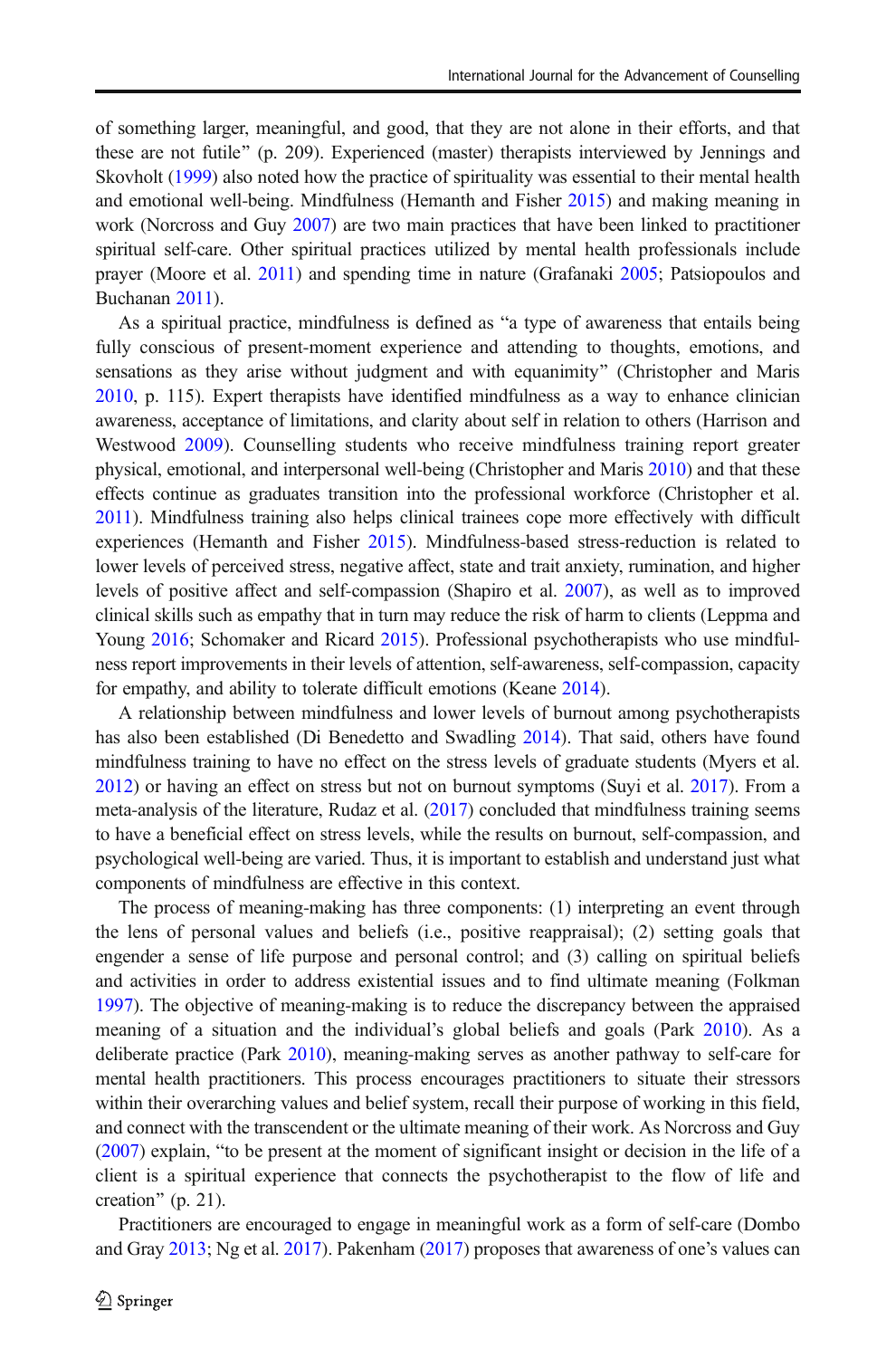play a key role in motivating clinical psychology trainees to engage in behaviours that are fulfilling and that the connection with one's personal and professional values plays a role in the maintenance of well-being. Norcross et al. [\(2005](#page-17-0)) encourage practitioners to revisit what initially led them to choose a career in mental health in order to reawaken their sense of purpose and thus revitalize their spirit for this field of work. Specifically, practitioners who practice gratitude and internalize the rewards of working in mental health move toward positive wellbeing and away from negative outcomes such as burnout (Norcross and Guy [2007\)](#page-17-0). Mason ([2016](#page-16-0)) suggests that meaning-making can interrupt therapists' experiences of compassion fatigue and burnout. Having a sense of meaning and existential well-being in relation to one's work is associated with lower levels of depression (Eakman [2016\)](#page-15-0), less stress and more social support (Calicchia and Graham [2006\)](#page-14-0), greater career satisfaction (Rupert et al. [2012\)](#page-18-0), joy (Pooler et al. [2014\)](#page-17-0), and less burnout and fewer psychiatric symptoms (Currier et al. [2013](#page-15-0)). For example, neurology residents and fellows who reported meaning in their work were more likely to experience career satisfaction and be at lower risk for burnout (Levin et al. [2017\)](#page-16-0).

# **Discussion**

This literature review revealed that the high prevalence of stress (Killian [2008](#page-16-0)), burnout (Kaeding et al. [2017](#page-16-0)), and professional impairment (Buchanan et al. [2006\)](#page-14-0) among mental health professionals makes the need for action abundantly clear. As treating these negative outcomes reactively seems difficult (Van Dam et al. [2011\)](#page-19-0), attention might be better focused on prevention. Self-care is recommended as a preventative approach by occupational health researchers (Barnett et al. [2007\)](#page-14-0) and master therapists (Jennings and Skovholt [1999](#page-16-0)), and has been supported by empirical research (Colman et al. [2016](#page-14-0); Santana and Fouad [2017\)](#page-18-0). Selfcare as an ongoing practice is a method for not only preventing negative outcomes among mental health practitioners and their clients, but also appears to promote flourishing (Wise et al. [2012\)](#page-19-0). This review of the literature suggests that fostering areas of self-care, including awareness, balance, flexibility, physical health, social support, and spirituality (see Table [1\)](#page-11-0), can help prevent the downward spiral of stress, burnout, and professional impairment, and promote an upward spiral of well-being for mental health professionals (see Fig. [1\)](#page-12-0).

While there is a growing abundance of empirical studies and expert commentaries on selfcare, less is written about how to integrate holistic self-care into the lives of mental health practitioners. Just as therapists incorporate research on therapeutic interventions into their practice with clients, findings on self-care need to be promulgated more actively to practitioners in the mental health field. First, it is critical to integrate self-care more pro-actively into clinical training programs, given that trainees experience significant stress in their programs that may carry over into their transition to work (Robins et al. [2018\)](#page-17-0). Students need to be able to maintain their competence to engage as mental health practitioners and to meet the demands for self-care as required by professional associations. Although many universities in Australia, for example, recommend creating and modelling a culture of self-care for trainees (Perry et al. [2017](#page-17-0)), unfortunately, self-care is not often formally taught or discussed within clinical training programs. In their review of 136 handbooks from clinical psychology doctoral programs, Bamonti et al. ([2014](#page-14-0)) found that only 8.4% of general psychology handbooks and 24.8% of clinical psychology handbooks included a reference to self-care, and that they primarily informed already impaired students about services available. In the APA Advisory Committee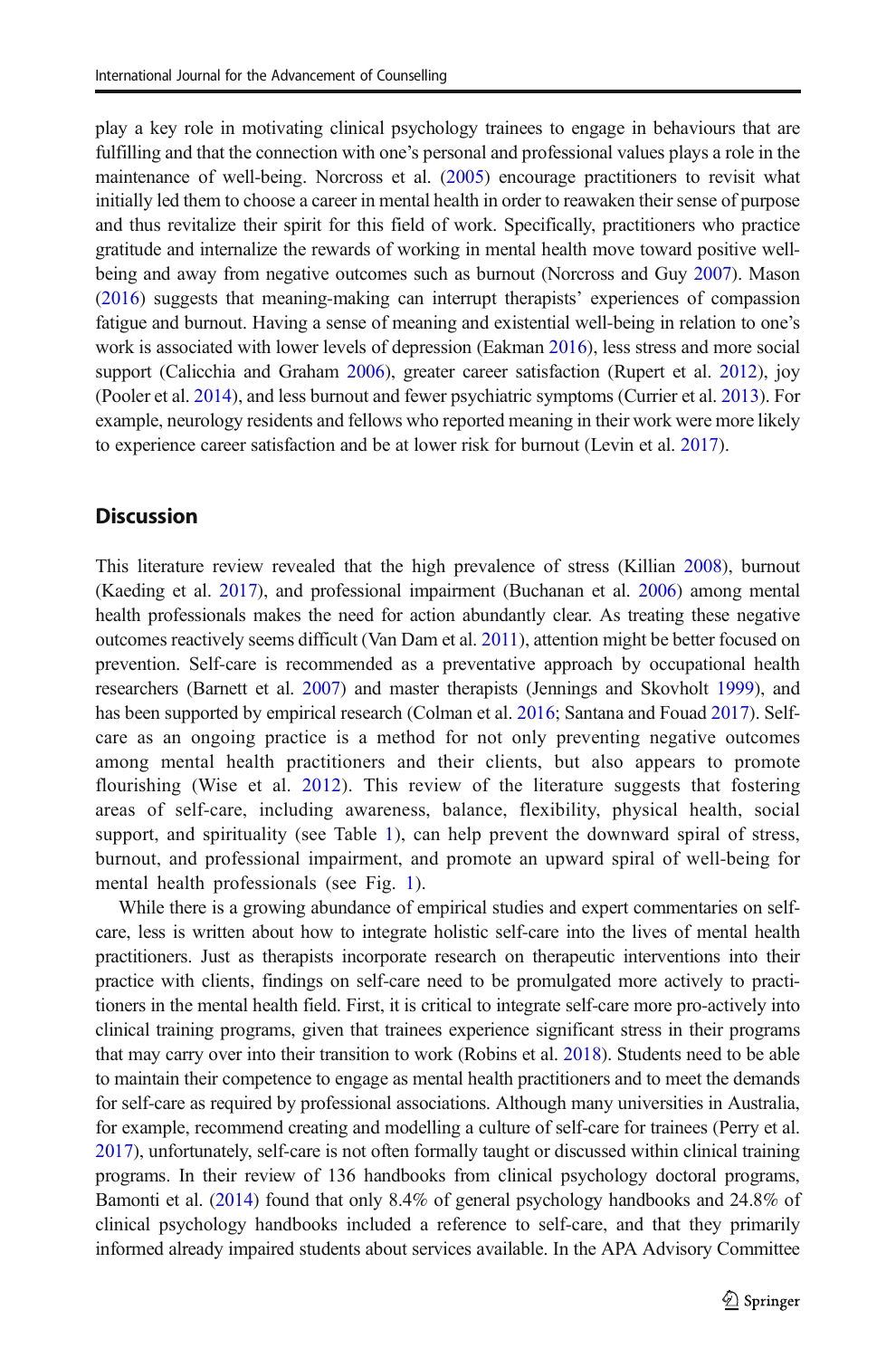| Self-care domains<br>Self-care strategies                             |  |
|-----------------------------------------------------------------------|--|
| Acceptance and Commitment Therapy<br>Awareness                        |  |
| Mindfulness and meditation training                                   |  |
| Self-reflection                                                       |  |
| Creative writing                                                      |  |
| Balance<br>Leisure activities                                         |  |
| Varied work activities (e.g., teaching)                               |  |
| Non-work related passions                                             |  |
| Non-work related relationships                                        |  |
| Holistic approach to health                                           |  |
| Professional and personal boundaries                                  |  |
| Time management<br>Taking breaks                                      |  |
| Flexible work hours and locations                                     |  |
| Realistic work goals                                                  |  |
| Flexibility<br>Effective coping strategies                            |  |
| Attitude of openness                                                  |  |
| Adaptability                                                          |  |
| Realistic self-expectations                                           |  |
| Cognitive reappraisal                                                 |  |
| Self-compassion and acceptance                                        |  |
| Setting and reappraising goals                                        |  |
| Expressive writing and journaling                                     |  |
| Acceptance and Commitment Therapy                                     |  |
| Professional development                                              |  |
| Physical health<br>Sleep hygiene (e.g., self-monitoring sleep habits) |  |
| Balanced diet and hydration                                           |  |
| Exercise                                                              |  |
| Social support<br>Personal:                                           |  |
| Family                                                                |  |
| Friends                                                               |  |
| Personal psychotherapy                                                |  |
| Professional:                                                         |  |
| Individual or group supervision                                       |  |
| Professional associations                                             |  |
| Colleague assistance programs                                         |  |
| University faculty                                                    |  |
| Mentors/advisors                                                      |  |
| Peer consultation                                                     |  |
| Spirituality<br>Spiritual connection<br>Prayer                        |  |
| Mindfulness                                                           |  |
| Spending time in nature                                               |  |
| Practicing gratitude                                                  |  |
| Meaning-making:                                                       |  |
| Positive reappraisal                                                  |  |
| Engaging in meaningful work                                           |  |
| Setting goals with life purpose                                       |  |
| Spiritual beliefs and activities (e.g., ultimate meaning of work)     |  |

<span id="page-11-0"></span>Table 1 Self-care strategies for mental health practitioners

on Colleague Assistance's survey of graduate student stress, alarmingly low rates of self-care training were found (Munsey [2006](#page-17-0)). Eighty-three percent of students reported that their training program did not offer written material on self-care, 63% that their training program did not sponsor activities promoting self-care, and 60% that their training program did not informally promote an atmosphere of self-care.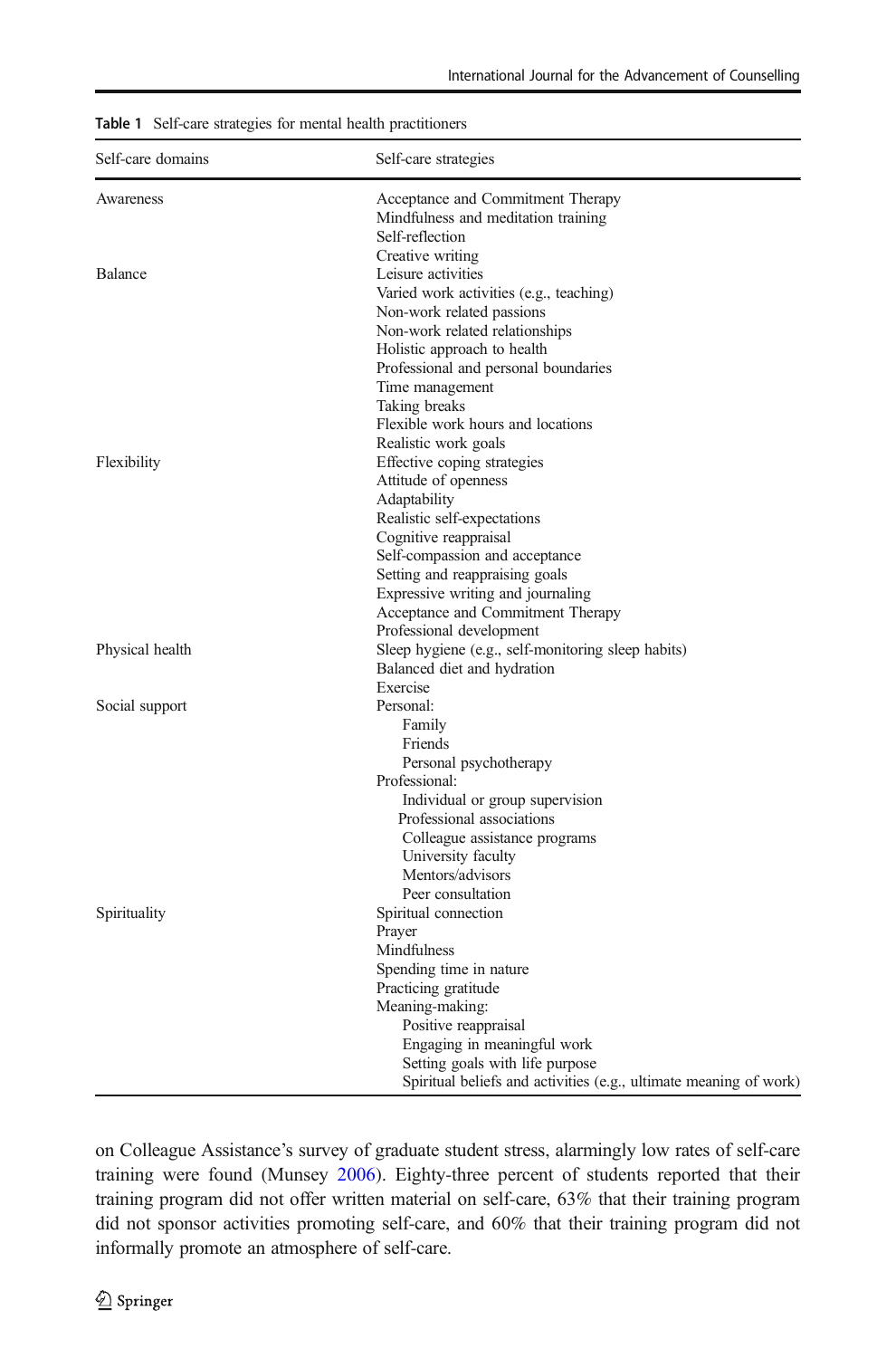<span id="page-12-0"></span>Fig. 1 Self-care in the promotion of the well-being of mental health practitioners



Such findings suggest that many accredited training programs are neither fully attending to the needs of students, nor upholding the ethical obligations for self-care required by professional associations. Such neglect may lead to the potential for harm, not only for the student trainee but for the clients with whom they work. Pakenham [\(2017\)](#page-17-0) suggests that building efficacy in self-care early on is an important step in developing strong self-care skills among mental health practitioners. As students experience the positive results of adopting an attitude of self-care and actively engage in self-care practices, they are more likely to continue to use such strategies in their future work. Indeed, students who are in clinical training programs that promote self-care report greater benefits (Roach and Young [2007](#page-17-0)).

Nega-

Second, as self-care is a dynamic process and practices used by mental health practitioners will be adopted throughout the span of their practice (Dorociak et al. [2017a\)](#page-15-0), it may be helpful for professional organizations to provide information on empirically-supported strategies for self-care. For example, a guideline of areas in practitioners' personal and professional lives that need attention could be part of ethical practice and may help highlight gaps in self-care. Having members complete a self-care inventory as part of annual certification renewal processes could also help prevent negative outcomes by increasing awareness and promoting self-care behaviours. Finally, providing and promoting training in areas of self-care (e.g., timemanagement, ethical assertiveness, mindfulness) could help mental health practitioners to better integrate self-care attitudes and practices.

#### Limitations in the Literature

Although there is much research in the area of the self-care of mental health practitioners, limitations exist in this field of study. First, while experienced practitioners seem to endorse all of the areas mentioned in this review (Norcross and Guy [2007\)](#page-17-0), research has focused primarily on awareness, balance, social support, and mindfulness and less so on flexibility, meaningmaking, and physical health. This imbalance in research focus may reflect a lack of clear definition for the construct under study (e.g., flexibility). Some areas of self-care can overlap (e.g., flexibility and balance) making it difficult to distinguish their unique contributions to well-being. For example, balance can be achieved through the perception of meaning in occupation (Eakman [2016](#page-15-0)), while mindfulness as a technique promotes awareness (Rudaz et al. [2017](#page-17-0)). Second, some constructs may be simply taken for granted as an aspect of self-care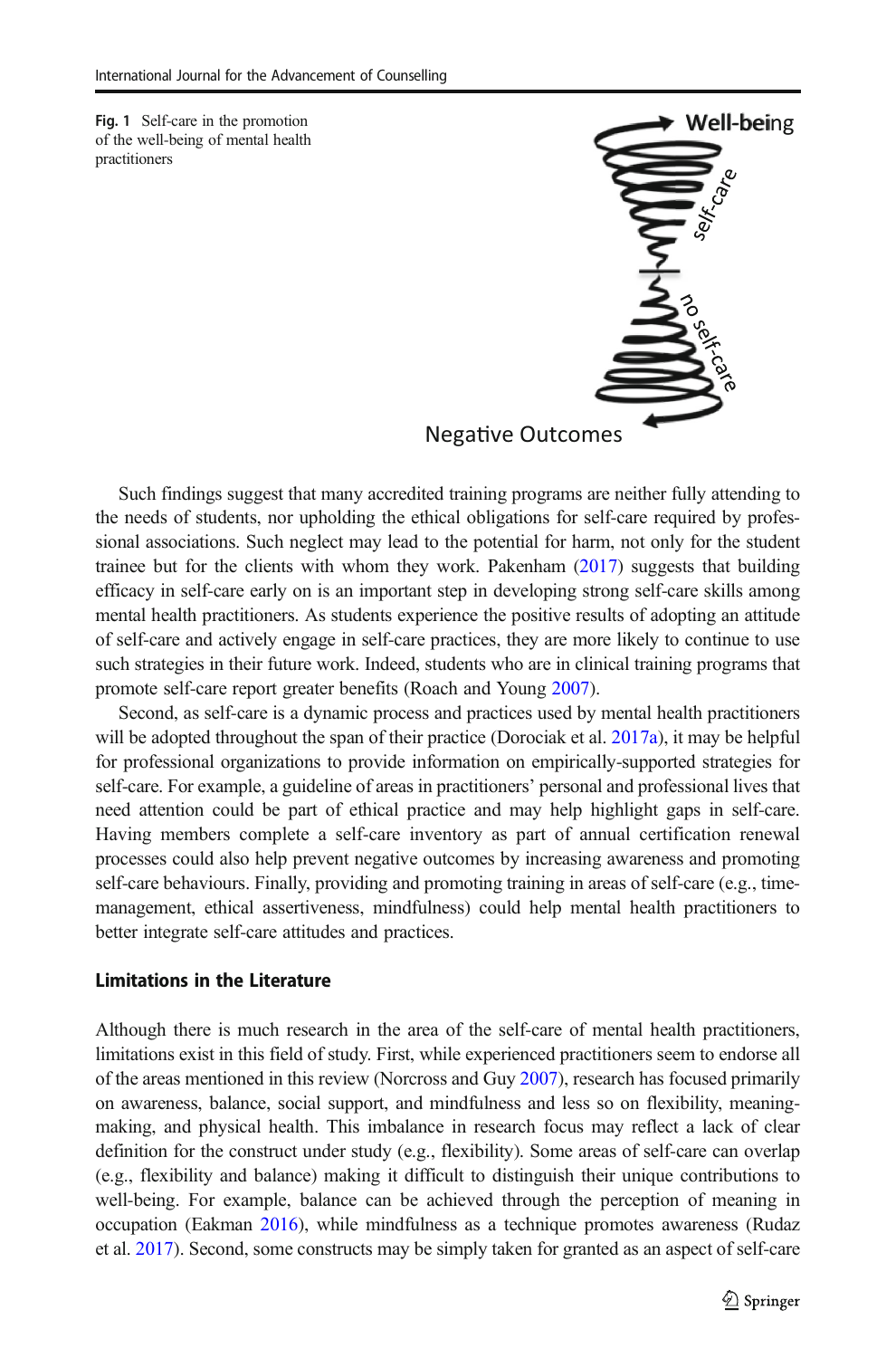<span id="page-13-0"></span>as they are relevant to the well-being of all persons not just mental health practitioners (e.g., physical health). Third, self-care most commonly is studied in relation to the well-being of practitioner trainees such as graduate students in clinical psychology programs. While this population represents individuals who are actively providing mental health services, it may be somewhat biased in that graduate students tend to experience higher levels of stress and other negative symptoms due to the multiple demands of this career phase (Myers et al. [2012\)](#page-17-0).

#### Future Directions

Self-care training should include introducing areas that have received empirical support. While practitioners' use of flexibility and spirituality (specifically mindfulness) would benefit from further research, the general findings from this literature review suggests that including areas of awareness, balance, flexibility, physical health, social support, and spirituality in self-care training would allow for a holistic education on the topic. Encouraging specific practices that fit within each of these categories and yet meet the unique needs of practitioners would be optimal. Longitudinal studies would provide a better understanding of the nature and efficacy of self-care (Pakenham [2017\)](#page-17-0) across practitioners' career trajectory. Meta-analyses of various self-care practices would also help advance understanding of which techniques are most effective and should be prioritized in future research and training.

# Conclusion

Training programs and professional organizations have the power to cultivate an attitude of self-care in the field of mental health work. The current literature suggests that a proactive stance toward self-care can help reduce negative outcomes experienced by mental health practitioners (Goncher et al. [2013\)](#page-15-0), and improve the care of clients (Schomaker and Ricard [2015\)](#page-18-0), both being ethical imperatives in the profession. The vast increase in published literature on self-care, and its inclusion in multiple codes of ethics demonstrates that a positive shift toward self-care has already begun, with, for example, two self-care scales being recently developed (Dorociak et al. [2017a](#page-15-0); Santana and Fouad [2017\)](#page-18-0). Yet, more is needed in terms of the implementation of self-care 'on the ground' – in clinical training programs and in the quality assurance processes of professional associations in the field of mental health.

#### Compliance with Ethical Standards

Conflict of Interest The authors declare that they have no conflict of interest.

# References

Ahola, K., Honkonen, T., Virtanen, M., Kivimäki, M., Isometsä, E., Aromaa, A., & Lönnqvist, J. (2007). Interventions in relation to occupational burnout: The population-based health 2000 study. Journal of Occupational and Environmental Medicine, 49(9), 943–952.

Åkerstedt, T., Kecklund, G., & Axelsson, J. (2007). Impaired sleep after bedtime stress and worries. *Biological* Psychology, 76, 170–173.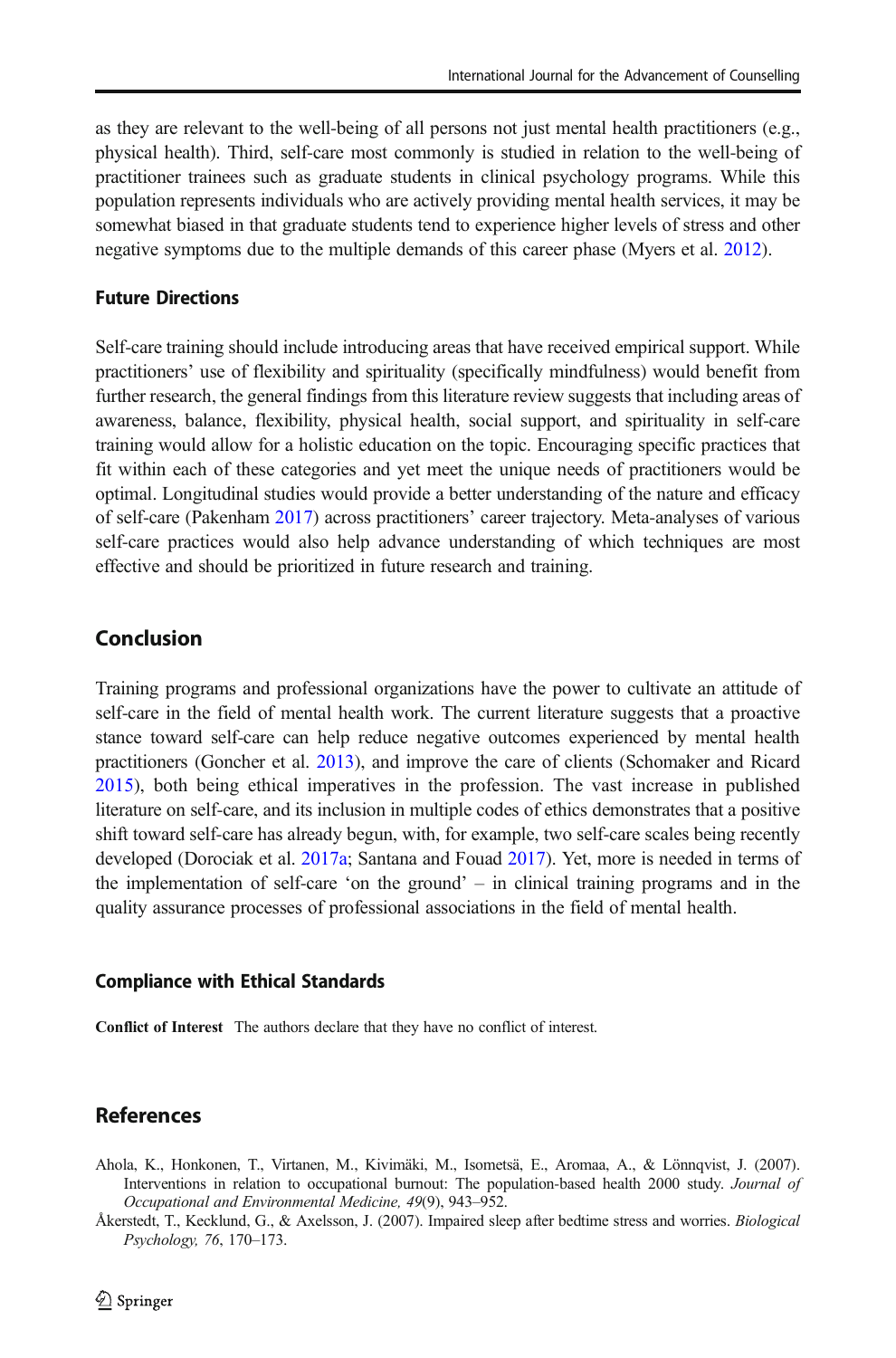- <span id="page-14-0"></span>Backman, C. L. (2004). Occupational balance: Exploring the relationships among daily occupations and their influence on well-being. Canadian Journal of Occupational Therapy, 71(4), 202–209. [https://doi.org/10.1177/000841740407100404.](https://doi.org/10.1177/000841740407100404)
- Baddeley, J., & Pennebaker, J. (2011). A postdeployment expressive writing intervention for military couples: A randomized controlled trial. Journal of Traumatic Stress, 24(5), 581–585.
- Bambling, M., King, R., Raue, P., Schweitzer, R., & Lambert, W. (2006). Clinical supervision: Its influence on client-rated working alliance and client symptom reduction in the brief treatment of major depression. Psychotherapy Research, 16(3), 317–331. <https://doi.org/10.1080/10503300500268524>.
- Bamonti, P. M., Keelan, C. M., Larson, N., Mentrikoski, J. M., Randall, C. L., Sly, S. K., . . . McNeil, D. W. (2014). Promoting ethical behavior by cultivating a culture of self-care during graduate training: A call to action. Training and Education in Professional Psychology, 8(4), 253–260.
- Barlow, C. A., & Phelan, A. M. (2007). Peer collaboration: A model to support counsellor self-care. Canadian Journal of Counselling, 41(1), 3–15.
- Barnett, J. E., & Cooper, N. (2009). Creating a culture of self-care. Clinical Psychology: Science and Practice, 16(1), 16–20.
- Barnett, J. E., Baker, E. K., Elman, N. S., & Schoener, G. R. (2007). In pursuit of wellness: The self-care imperative. Professional Psychology: Research and Practice, 38(6), 603–612.
- Bearse, J. L., McMinn, M. R., Seegobin, W., & Free, K. (2013). Barriers to psychologists seeking mental health care. Professional Psychology: Research and Practice, 44(3), 150–157.
- Bettney, L. (2017). Reflecting on self-care practices during clinical psychology training and beyond. Reflective Practice, 18(3), 369–380. <https://doi.org/10.1080/14623943.2017.1294532>.
- Boellinghaus, I., Jones, F. W., & Hutton, J. (2013). Cultivating self-care and compassion in psychological therapists in training: The experience of practicing loving-kindness meditation. Training and Education in Professional Psychology, 7(4), 267–277. [https://doi.org/10.1037/a0033092.](https://doi.org/10.1037/a0033092)
- Bradshaw, T., Butterworth, A., & Mairs, H. (2007). Does structured clinical supervision during psychosocial intervention education enhance outcome for mental health nurses and the service users they work with? Journal of Psychiatric and Mental Health Nursing, 14(1), 4–12. [https://doi.org/10.1111/j.1365-](https://doi.org/10.1111/j.1365-2850.2007.01021.x) [2850.2007.01021.x.](https://doi.org/10.1111/j.1365-2850.2007.01021.x)
- Buchanan, M., Anderson, J. O., Uhlemann, M. R., & Horwitz, E. (2006). Secondary traumatic stress: An investigation of Canadian mental health workers. Traumatology: An International Journal, 12(4), 272–281. [https://doi.org/10.1177/1534765606297817.](https://doi.org/10.1177/1534765606297817)
- Burton, N. W., Pakenham, K. I., & Brown, W. J. (2010). Are psychologists willing and able to promote physical activity as part of psychological treatment? International Journal of Behavioral Medicine, 17(4), 287–297. <https://doi.org/10.1007/s12529-010-9087-8>.
- Butler, L. D., Carello, J., & Maguin, E. (2017). Trauma, stress, and self-care in clinical training: Predictors of burnout, decline in health status, secondary traumatic stress symptoms, and compassion satisfaction. Psychological Trauma: Theory, Research, Practice, and Policy, 9(4), 416–424. [https://doi.org/10.1037/tra0000187.](https://doi.org/10.1037/tra0000187)
- Calicchia, J. A., & Graham, L. B. (2006). Assessing the relationship between spirituality, life stressors, and social resources: Buffers of stress in graduate students. North American Journal of Psychology, 8(2), 307–320.
- Canadian Psychological Association (2017). Canadian code of ethics for psychologists (4th ed.). Retrieved from [https://www.cpa.ca/docs/File/Ethics/CPA\\_Code\\_2017\\_4thEd.pdf](https://www.cpa.ca/docs/File/Ethics/CPA_Code_2017_4thEd.pdf)
- Chang, K. (2014). An opportunity for positive change and growth: Music therapists' experiences of burnout. Canadian Journal of Music Therapy, 20(2), 64–85.
- Chin, W., Gui, Y. L., Hung, Y. J., Yang, C. Y., & Shiao, J. S. (2015). Short sleep duration is dose-dependently related to job strain and burnout in nurses: A cross sectional survey. International Journal of Nursing Studies, 52, 297–306. <https://doi.org/10.1016/j.ijnurstu.2014.09.003>.
- Christopher, J. C., & Maris, J. A. (2010). Integrating mindfulness as self-care into counselling and psychotherapy training. Counselling and Psychotherapy Research, 10(2), 114–125. [https://doi.org/10.1080](https://doi.org/10.1080/14733141003750285) [/14733141003750285.](https://doi.org/10.1080/14733141003750285)
- Christopher, J. C., Chrisman, J. A., Trotter-Mathison, M., Schure, M. B., Dahlen, P., & Christopher, S. B. (2011). Perceptions of the long-term influence of mindfulness training on counselors and psychotherapists: A qualitative inquiry. Journal of Humanistic Psychology, 51(3), 318–349. [https://doi.org/10.1177](https://doi.org/10.1177/0022167810381471) [/0022167810381471.](https://doi.org/10.1177/0022167810381471)
- Clark, H. K., Murdock, N. L., & Koetting, K. (2009). Predicting burnout and career choice satisfaction in counseling psychology graduate students. The Counseling Psychologist, 37(4), 580–606.
- Colman, D. E., Echon, R., Lemay, M. S., McDonald, J., Smith, K. R., Spencer, J., & Swift, J. K. (2016). The efficacy of self-care for graduate students in professional psychology: A meta-analysis. Training and Education in Professional Psychology, 10(4), 188–197. [https://doi.org/10.1037/tep0000130.](https://doi.org/10.1037/tep0000130)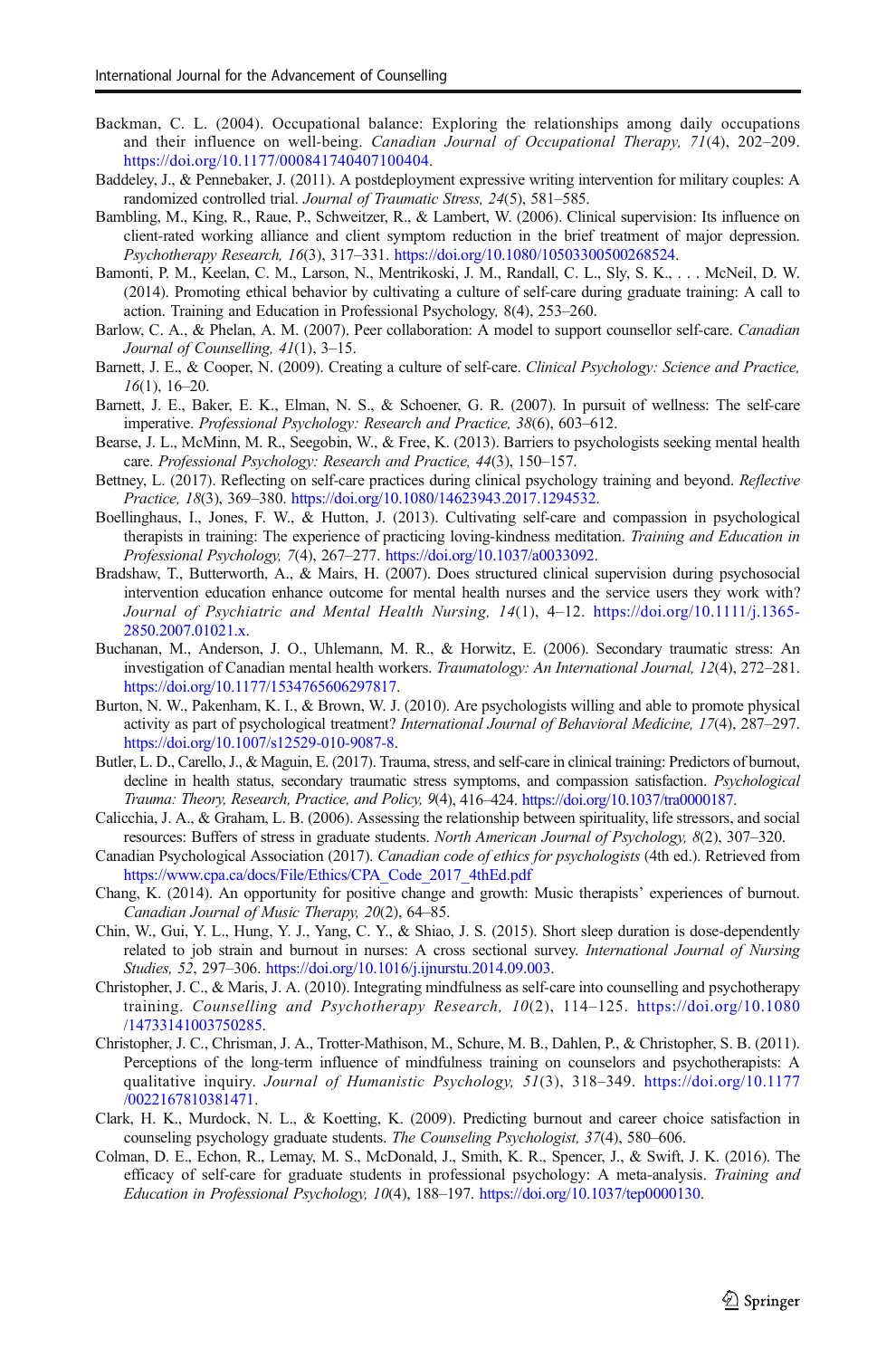- <span id="page-15-0"></span>Currier, J. M., Holland, J. M., Rozalski, V., Thompson, K. L., Rojas-Flores, L., & Herrera, S. (2013). Teaching in violent communities: The contribution of meaning made of stress on psychiatric distress and burnout. International Journal of Stress Management, 20(3), 254–277. [https://doi.org/10.1037/a0033985.](https://doi.org/10.1037/a0033985)
- Dearing, R. L., Maddux, J. E., & Tangney, J. P. (2005). Predictors of psychological help seeking in clinical and counseling psychology graduate students. Professional Psychology: Research and Practice, 36(3), 323–329. <https://doi.org/10.1037/0735-7028.36.3.323>.
- Di Benedetto, M., & Swadling, M. (2014). Burnout in Australian psychologists: Correlations with work-setting, mindfulness and self-care behaviours. Psychology, Health & Medicine, 19(6), 705–715. [https://doi.](https://doi.org/10.1080/13548506.2013.861602) [org/10.1080/13548506.2013.861602.](https://doi.org/10.1080/13548506.2013.861602)
- Dombo, E. A., & Gray, C. (2013). Engaging spirituality in addressing vicarious trauma in clinical social workers: A self-care model. Social Work and Christianity, 40(1), 89–104.
- Dorociak, K. E., Rupert, P. A., Bryant, F. B., & Zahniser, E. (2017a). Development of the professional self-care scale. Journal of Counseling Psychology, 64(3), 325–334. [https://doi.org/10.1037/cou0000206.](https://doi.org/10.1037/cou0000206)
- Dorociak, K. E., Rupert, P. A., & Zahniser, E. (2017b). Work life, well-being, and self-care across the professional lifespan of psychologists. Professional Psychology: Research and Practice, 48(6), 429–437. <https://doi.org/10.1037/pro0000160>.
- Dreison, K. C., Luther, L., Bonfils, K. A., Sliter, M. T., McGrew, J. H., Salyers, M. P., . . . Salyers, M. P. (2018). Job burnout in mental health providers: A meta-analysis of 35 years of intervention research. Journal of Occupational Health Psychology, 23(1), 18–30. <https://doi.org/10.1037/ocp0000047>.
- Dyrbye, L. N., Satele, D. D., & Shanafelt, T. (2017). Healthy exercise habits are associated with lower risk of burnout and higher quality of life among U.S. medical students. Academic Medicine, 92(7), 1006-1011.
- Eakman, A. M. (2016). A subjectively-based definition of life balance using personal meaning in occupation. Journal of Occupational Science, 23(1), 108–127. [https://doi.org/10.1080/14427591.2014.955603.](https://doi.org/10.1080/14427591.2014.955603)
- El-Ghoroury, N., Galper, D. I., Sawaqdeh, A., & Bufka, L. F. (2012). Stress, coping, and barriers to wellness among psychology graduate students. Training and Education in Professional Psychology, 6(2), 122–134. <https://doi.org/10.1037/a0028768>.
- Engle-Friedman, M., Riela, S., Golan, R., Ventuneac, A. M., Davis, C. M., Jefferson, A. D., & Major, D. (2003). The effect of sleep loss on next day effort. Journal of Sleep Research, 12, 113–124.
- Figley, C. R. (1988). Victimization, trauma and traumatic stress. The Counseling Psychologist, 16(4), 635–641.
- Figley, C. R. (Ed.). (1995). Compassion fatigue: Coping with secondary traumatic stress disorder in those who treat the traumatized. New York: Brunner/Mazel.
- Figley, C. R. (2002). Compassion fatigue: Psychotherapists' chronic lack of self care. Journal of Clinical Psychology, 58(11), 1433–1441.
- Finlay-Jones, A., Rees, C. S., & Kane, R. T. (2015). Self-compassion, emotion regulation and stress among Australian psychologists: Testing an emotion regulation model of self-compassion using structural equation modeling. PLoS One, 10(7), 1–19. <https://doi.org/10.1371/journal.pone.0133481>.
- Folkman, S. (1997). Positive psychological states and coping with severe stress. Social Science & Medicine, 45, 1207–1221.
- Freud, S. (1937/1963). Analysis terminable and interminable. In P. Rieff (Ed.), Sigmund Freud: Therapy and technique (pp. 233–271). New York: Collier.
- Gentry, J. E. (2002). Compassion fatigue: A crucible of transformation. Journal of Trauma Practice, 1(3/4), 37– 61. [https://doi.org/10.1300/J189v01n03\\_03](https://doi.org/10.1300/J189v01n03_03).
- Gerber, M., Lindwall, M., Lindegård, A., Börjesson, M., & Jonsdottir, I. H. (2013). Cardiorespiratory fitness protects against stress-related symptoms of burnout and depression. Patient Education and Counselling, 93, 146–152. <https://doi.org/10.1016/j.pec.2013.03.021>.
- Gerber, M., Brand, S., Herrmann, C., Colledge, F., Holsboer-Trachsler, E., & Pühse, U. (2014). Increased objectively assessed vigorous-intensity exercise is associated with reduced stress, increased mental health, and good objective and subjective sleep in young adults. Physiology and Behaviour, 135, 17-24. [https://doi.](https://doi.org/10.1016/j.physbeh.2014.05.047) [org/10.1016/j.physbeh.2014.05.047](https://doi.org/10.1016/j.physbeh.2014.05.047).
- Goncher, I. D., Sherman, M. F., Barnett, J. E., & Haskins, D. (2013). Programmatic perceptions of self-care emphasis and quality of life among graduate trainees in clinical psychology: The mediational role of selfcare utilization. Training and Education in Professional Psychology, 7(1), 53–60. [https://doi.org/10.1037](https://doi.org/10.1037/a0031501) [/a0031501](https://doi.org/10.1037/a0031501).
- Grafanaki, S., Pearson, D., Cini, F., Godula, D., McKenzie, B., Nason, S., & Anderegg, M. (2005). Sources of renewal: A qualitative study on the experience and role of leisure in the life of counselors and psychologists. Counselling Psychology Quarterly, 18, 31–40. <https://doi.org/10.1080/09515070500099660>.
- Gross, J. J., & John, O. P. (2003). Individual differences in two emotion regulation processes: Implications for affect, relationships, and well-being. Journal of Personality and Social Psychology, 85(2), 348–362.
- Guy, J. D. (2000). Self-care corner: Holding the holding environment together: Self-psychology and psychotherapist care. Professional Psychology: Research and Practice, 31(3), 351-352.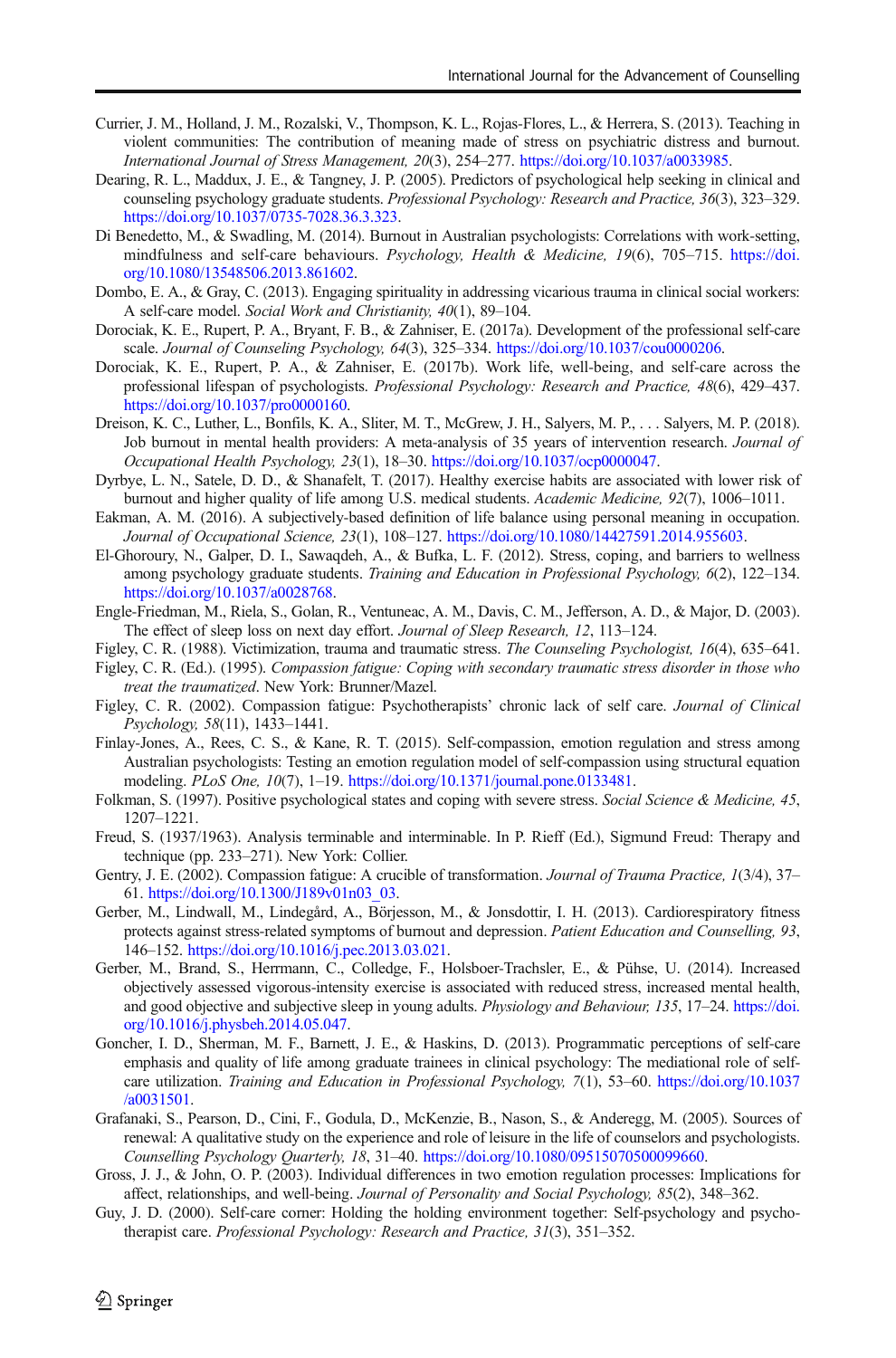- <span id="page-16-0"></span>Harrison, R. L., & Westwood, M. J. (2009). Preventing vicarious traumatization of mental health therapists: Identifying protective practices. Psychotherapy: Theory, Research, Practice, Training, 46(2), 203–219.
- Hemanth, P., & Fisher, P. (2015). Clinical psychology trainees' experiences of mindfulness: An interpretive phenomenological analysis. Mindfulness, 6(5), 1143–1152.
- Hill, K., Wittkowski, A., Hodgkinson, E., Bell, R., & Hare, D. J. (2016). Using the repertory grid technique to examine trainee clinical psychologists' construal of their personal and professional development. Clinical Psychology & Psychotherapy, 23(5), 425–437. <https://doi.org/10.1002/cpp.1961>.
- Jennings, L., & Skovholt, T. M. (1999). The cognitive, emotional, and relational characteristics of master therapists. Journal of Counseling Psychology, 46(1), 3–11.
- Johnson, J., Hall, L. H., Berzins, K., Baker, J., Melling, K., & Thompson, C. (2018). Mental healthcare staff well-being and burnout: A narrative review of trends, causes, implications, and recommendations for future interventions. International Journal of Mental Health Nursing, 27, 20–32. <https://doi.org/10.1111/inm.12416.>
- Kaeding, A., Sougleris, C., Reid, C., Vreeswijk, M. F., Hayes, C., Dorrian, J., & Simpson, S. (2017). Professional burnout, early maladaptive schemas, and physical health in clinical and counselling psychology trainees. Journal of Clinical Psychology, 73(12), 1782–1796. [https://doi.org/10.1002/jclp.22485.](https://doi.org/10.1002/jclp.22485)
- Kashdan, T. B. (2010). Psychological flexibility as a fundamental aspect of health. Clinical Psychology Review, 30(7), 865–878. [https://doi.org/10.1016/j.cpr.2010.03.001.](https://doi.org/10.1016/j.cpr.2010.03.001)
- Keane, A. (2014). The influence of therapist mindfulness practice on psychotherapeutic work: A mixed-methods study. Mindfulness, 5(6), 689–703. [https://doi.org/10.1007/s12671-013-0223-9.](https://doi.org/10.1007/s12671-013-0223-9)
- Killian, K. D. (2008). Helping till it hurts? A multimethod study of compassion fatigue, burnout, and self-care in clinicians working with trauma survivors. Traumatology: An International Journal, 14(2), 32-44.
- Kim, H., Ji, J., & Kao, D. (2011). Burnout and physical health among social workers: A three-year longitudinal study. Social Work, 56(3), 258–268.
- Kissil, K., & Niño, A. (2017). Does the person-of-the-therapist training (POTT) promote self-care? Personal gains of MFT trainees following POTT: A retrospective thematic analysis. Journal of Marital and Family Therapy, 43(3), 526–536. [https://doi.org/10.1111/jmft.12213.](https://doi.org/10.1111/jmft.12213)
- Knapp, S., Gottlieb, M. C., & Handelsman, M. M. (2017). Enhancing professionalism through self-reflection. Professional Psychology: Research and Practice, 48(3), 167–174. <https://doi.org/10.1037/pro0000135>.
- Kuyken, W., Peters, E., Power, M. J., & Lavender, T. (2003). Trainee clinical psychologists' adaption and professional functioning: A longitudinal study. Clinical Psychology and Psychotherapy, 10, 41–54. <https://doi.org/10.1002/cpp.350>.
- Lawson, G. (2007). Counselor wellness and impairment: A national survey. Journal of Humanistic Counseling Education and Development, 46, 20–34.
- Lee, C. M., Reissing, E. D., & Dobson, D. (2009). Work-life balance for early career Canadian psychologists in professional programs. Canadian Psychology, 50(2), 74–82. [https://doi.org/10.1037/a0013871.](https://doi.org/10.1037/a0013871)
- Leppma, M., & Young, M. E. (2016). Loving-kindness meditation and empathy: A wellness group intervention for counseling students. Journal of Counseling & Development, 94, 297–305. [https://doi.org/10.1002](https://doi.org/10.1002/jcad.12086) [/jcad.12086.](https://doi.org/10.1002/jcad.12086)
- Levin, K. H., Shanafelt, T. D., Keran, C. M., Busis, N. A., Foster, L. V., Molano, J. B., . . . Cascino, T. (2017). Burnout, career satisfaction, and well-being among US neurology residents and fellows in 2016. Neurology, 89(5), 492–501.
- Mairs, L., & Mullan, B. (2015). Self-monitoring vs. implementation intentions: A comparison of behaviour change techniques to improve sleep hygiene and sleep outcomes in students. *International Journal of* Behavioral Medicine, 22(5), 635–644. [https://doi.org/10.1007/s12529-015-9467-1.](https://doi.org/10.1007/s12529-015-9467-1)
- Mason, H. D. (2016). Logotherapeutic self-care. The International Forum for Logotherapy, 39, 97-102.
- Matheson, J. L., & Rosen, K. H. (2012). Marriage and family therapy faculty members' balance of work and personal life. Journal of Marital and Family Therapy, 38(2), 394-416. [https://doi.org/10.1111/j.1752-](https://doi.org/10.1111/j.1752-0606.2009.00137.x) [0606.2009.00137.x.](https://doi.org/10.1111/j.1752-0606.2009.00137.x)
- Mayorga, M. G., Devries, S. R., & Wardle, E. A. (2015). The practice of self-care among counseling students. Journal of Educational and Psychology, 8(3), 21–28.
- McCann, I. L., & Pearlman, L. A. (1990). Vicarious traumatization: A framework for understanding the psychological effects of working with victims. Journal of Traumatic Stress, 3, 131–149.
- McKinzie, C., Altamura, V., Burgoon, E., & Bishop, C. (2006). Exploring the effect of stress on mood, selfesteem, and daily habits with psychology graduate students. Psychological Reports, 99(2), 439-448.
- Merriman, J. (2015). Enhancing counselor supervision through compassion fatigue education. Journal of Counseling & Development, 93(3), 370–378. <https://doi.org/10.1002/jcad.12035>.
- Miller, B., & Sprang, G. (2017). A components-based practice and supervision model for reducing compassion fatigue by affecting clinician experience. Traumatology, 23(2), 153–164. <https://doi.org/10.1037/trm0000058>.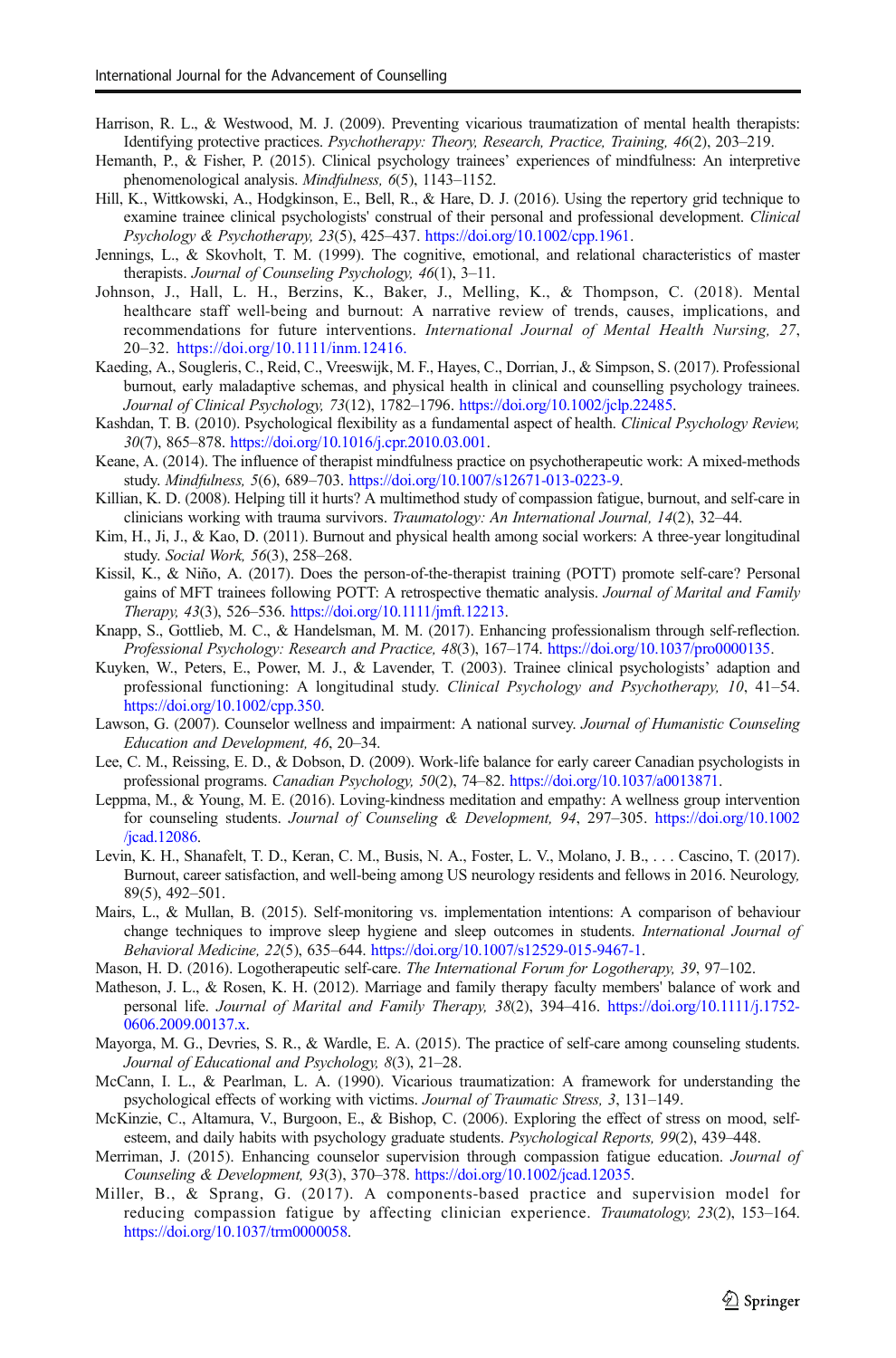- <span id="page-17-0"></span>Moore, S. A., Zoellner, L. A., & Mollenholt, N. (2008). Are expressive suppression and cognitive reappraisal associated with stress-related symptoms? Behaviour Research and Therapy, 46(9), 993–1000. [https://doi.org/10.1016/j.brat.2008.05.001.](https://doi.org/10.1016/j.brat.2008.05.001)
- Moore, S. E., Perry, A. R., Bledsoe, L. K., & Robinson, M. A. (2011). Social work students and self-care: A model assignment for teaching. Journal of Social Work Education, 47(3), 545–553. [https://doi.org/10.2307](https://doi.org/10.2307/23044470) [/23044470.](https://doi.org/10.2307/23044470)
- Munsey, C. (2006). Questions of balance: An APA survey finds a lack of attention to self-care among training programs. Retrieved from American Psychological Association website: [http://www.apa.](http://www.apa.org/gradpsych/2006/11/cover-balance.aspx) [org/gradpsych/2006/11/cover-balance.aspx](http://www.apa.org/gradpsych/2006/11/cover-balance.aspx).
- Myers, S. B., Sweeney, A. C., Popick, V., Wesley, K., Bordfeld, A., & Fingerhut, R. (2012). Self-care practices and perceived stress levels among psychology graduate students. Training and Education in Professional Psychology, 6(1), 55–66.
- Negash, S., & Sahin, S. (2011). Compassion fatigue in marriage and family therapy: Implications for therapists and clients. Journal of Marital and Family Therapy, 37(1), 1–13. [https://doi.org/10.1111/j.1752-](https://doi.org/10.1111/j.1752-0606.2009.00147.x) [0606.2009.00147.x.](https://doi.org/10.1111/j.1752-0606.2009.00147.x)
- Nelson, N. G., Dell'Oliver, C., Koch, C., & Buckler, R. (2001). Stress, coping, and success among graduate students in clinical psychology. Psychological Reports, 88(3), 759–767.
- Ng, L., Steane, R., Chacko, E., & Scollay, N. (2017). Things I wish I'd known: Desiderata for early career psychiatrists. Australian Psychiatry, 25(1), 78–81. <https://doi.org/10.1177/1039856216671659>.
- Norcross, J. C., & Guy, J. D. J. (2007). Leaving it at the office: A guide to psychotherapist self-care [Adobe Digital Editions version]. Retrieved from <https://ebookcentral.proquest.com>
- Norcross, J., Karpiak, C., & Santoro, S. (2005). Clinical psychologists across the years: The division of clinical psychology from 1960 to 2003. Journal of Clinical Psychology, 61(12), 1467–1483.
- Nurit, W., & Michal, A. (2003). Rest: A qualitative exploration of the phenomenon. *Occupational Therapy* International, 10(4), 227–238.
- Pack, M. (2015). Unsticking the stuckness': A qualitative study of the clinical supervisory needs of early-career health social workers. British Journal of Social Work, 45(6), 1821–1836. [https://doi.org/10.1093](https://doi.org/10.1093/bjsw/bcu069) [/bjsw/bcu069](https://doi.org/10.1093/bjsw/bcu069).
- Pakenham, K. I. (2017). Training in acceptance commitment therapy foster self-care in clinical psychology trainees. Clinical Psychologist, 21, 186-194. <https://doi.org/10.1111/cp.12062>.
- Pakenham, K., & Stafford-Brown, J. (2012). The effectiveness of an ACT informed intervention for managing stress and improving therapist qualities in clinical psychology trainees. Journal of Clinical Psychology, 68(6), 592–513.
- Pargament, K. I. (1999). The psychology of religion and spirituality?: Yes and no. The International Journal for the Psychology of Religion, 9, 3–16.
- Park, C. L. (2010). Making sense of the meaning literature: An integrative review of meaning making and its effects on adjustment to stressful life events. Psychological Bulletin, 136(2), 257–301. [https://doi.org/10.1037/a001830.](https://doi.org/10.1037/a001830)
- Patsiopoulos, A. T., & Buchanan, M. J. (2011). The practice of self-compassion in counseling: A narrative inquiry. Professional Psychology: Research and Practice, 42(4), 301–307.
- Peluso, D. L., Carleton, R. N., Richter, A. A., & Asmundson, G. J. G. (2011). The graduate advising relationship in Canadian psychology programmes: Advisee perspectives. Canadian Psychology, 52(1), 29–40. <https://doi.org/10.1037/a0022047>.
- Perry, K. N., Donovan, M., Knight, R., & Shires, A. (2017). Addressing professional competency problems in clinical psychology trainees. Australian Psychologist, 52, 121–129. <https://doi.org/10.1111/ap.12268>.
- Pletzer, J. L., Sanchez, X., & Scheibe, S. (2015). Practicing psychotherapists are more skilled at downregulating negative emotions than other professionals. Psychotherapy, 52(3), 346–350. [https://doi.org/10.1037/a0039078.](https://doi.org/10.1037/a0039078)
- Pooler, D. K., Wolfer, T., & Freeman, M. (2014). Finding joy in social work II: Intrapersonal sources. Social Work, 59(3), 213–221. [https://doi.org/10.1093/sw/swu020.](https://doi.org/10.1093/sw/swu020)
- Richardson, C. M. E., Rice, K. G., & Devine, D. P. (2014). Perfectionism, emotion regulation, and the cortisol stress response. Journal of Counseling Psychology, 61(1), 110–118. <https://doi.org/10.1037/a0034446>.
- Roach, L. F., & Young, M. E. (2007). Do counselor education programs promote wellness in their students? Counselor Education and Supervision, 47(1), 29–45. [https://doi.org/10.1002/j.1556-6978.2007.tb00036.x.](https://doi.org/10.1002/j.1556-6978.2007.tb00036.x)
- Robins, T., Roberts, R., & Sarris, A. (2018). The role of student burnout in predicting future burnout: Exploring the transition from university to the workplace. Higher Education Research and Development, 37(1), 115–130.
- Rønnestad, M. H., & Skovholt, T. M. (2001). Learning arenas for professional development: Retrospective accounts of senior psychotherapists. Professional Psychology: Research and Practice, 32, 181–187.
- Rudaz, M., Twohig, M. P., Ong, C. W., & Levin, M. E. (2017). Mindfulness and acceptance-based trainings for fostering self-care and reducing stress in mental health professionals: A systematic review. Journal of Contextual Behavioral Science, 6(4), 380–390. [https://doi.org/10.1016/j.jcbs.2017.10.001.](https://doi.org/10.1016/j.jcbs.2017.10.001)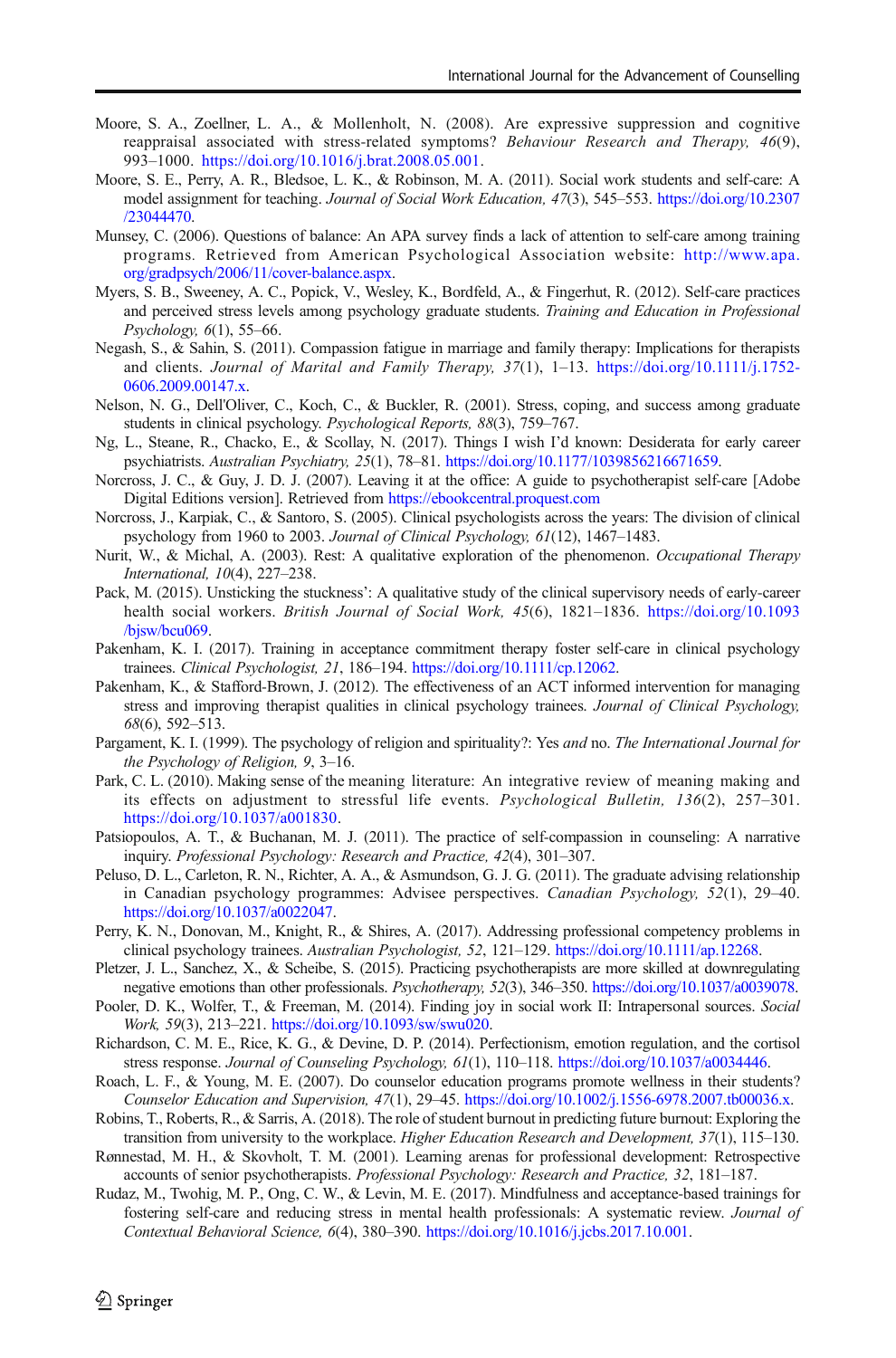- <span id="page-18-0"></span>Rummell, C. M. (2015). An exploratory study of psychology graduate student workload, health, and program satisfaction. Professional Psychology: Research and Practice, 46(6), 391–399. [https://doi.org/10.1037/pro0000056.](https://doi.org/10.1037/pro0000056)
- Rupert, P. A., & Kent, J. S. (2007). Gender and work setting differences in career-sustaining behaviors and burnout among professional psychologists. Professional Psychology: Research and Practice, 38(1), 88–96.
- Rupert, P. A., Miller, A. O., Tuminello Hartman, E. R., & Bryant, F. B. (2012). Predictors of career satisfaction among practicing psychologists. Professional Psychology: Research and Practice, 43(5), 495-502. <https://doi.org/10.1037/a0029420>.
- Saakvitne, K. W. (2002). Shared trauma: The therapist's increased vulnerability. Psychoanalytic Dialogues, 12(3), 443–449. [https://doi.org/10.1080/10481881209348678.](https://doi.org/10.1080/10481881209348678)
- Sansó, N., Galiana, L., Oliver, A., Pascual, A., Sinclair, S., & Benito, E. (2015). Palliative care professionals' inner life: Exploring the relationships among awareness, self-care, and compassion satisfaction and fatigue, burnout, and coping with death. Journal of Pain and Symptom Management, 50(2), 200–207.
- Santana, M. C., & Fouad, N. A. (2017). Development and validation of a self-care behavior inventory. Training and Education in Professional Psychology, 11(3), 140–145. <https://doi.org/10.1037/tep0000142>.
- Sapienza, B. G., & Bugental, J. F. T. (2000). Keeping our instruments finely tuned: An existential-humanistic perspective. Professional Psychology: Research and Practice, 31, 458–460.
- Scanlan, J. N., Meredith, P., & Poulsen, A. A. (2013). Enhancing retention of occupational therapists working in mental health: Relationships between wellbeing at work and turnover intention. Australian Occupational Therapy Journal, 60(6), 395–403. <https://doi.org/10.1111/1440-1630.12074>.
- Schlarb, A. A., Reis, D., & Schröder, A. (2012). Sleep characteristics, sleep problems, and associations to quality of life among psychotherapists. Sleep Disorders, 2012, 1–7. <https://doi.org/10.1155/2012/806913>.
- Schomaker, S. A., & Ricard, R. J. (2015). Effect of a mindfulness-based intervention on counselor-client attunement. Journal of Counseling & Development, 93, 491–498. <https://doi.org/10.1002/jcad.12047>.
- Shapiro, S. L., Brown, K. W., & Biegel, G. M. (2007). Teaching self-care to caregivers: Effects of mindfulnessbased stress reduction on the mental health of therapists in training. Training and Education in Professional Psychology, 1(2), 105–115.
- Silverman, E. (2008). Ongoing self-reflection. American Journal of Speech-Language Pathology, 17(1), 92. [https://doi.org/10.1044/1058-0360\(2008/008.](https://doi.org/10.1044/1058-0360(2008/�008)
- Sirgy, J. M., & Wu, J. (2009). The pleasant life, the engaged life, and the meaningful life: What about the balanced life? Journal of Happiness Studies, 10(2), 183–196. [https://doi.org/10.1007/s10902-007-9074-1.](https://doi.org/10.1007/s10902-007-9074-1)
- Skovholt, T., & Trotter-Mathison, M. (2011). The resilient practitioner: Burnout prevention and self-care strategies for counselors, therapists, teachers, and health professionals (2nd ed.). New York, NY: Taylor & Francis.
- Skovholt, T. M., Grier, T. L., & Hanson, M. R. (2001). Career counselling for longevity: Self-care and burnout prevention strategies for counsellor resilience. Journal of Career Development, 27(3), 167–176.
- Smith, P. L., & Moss, S. B. (2009). Psychologist impairment: What is it, how can it be prevented, and what can be done to address it. Clinical Psychology: Science and Practice, 16, 1–15.
- Smith, L. P., Ng, S. W., & Popkin, B. M. (2014). No time for the gym? Housework and other non-labour market time use patterns are associated with meeting physical activity recommendations adults in full-time, sedentary jobs. Social Science & Medicine, 120, 126–134. [https://doi.org/10.1016/j.socscimed.2014.09.010.](https://doi.org/10.1016/j.socscimed.2014.09.010)
- Söderström, M., Jeding, K., Ekstedt, M., Perski, A., & Åkerstedt, T. (2012). Insufficient sleep predicts clinical burnout. Journal of Occupational Health Psychology, 17(2), 175–183. [https://doi.org/10.1037/a0027518.](https://doi.org/10.1037/a0027518)
- Sprang, G., Clark, J. J., & Whitt-Woosley, A. (2007). Compassion fatigue, compassion satisfaction, and burnout: Factors impacting a professional's quality of life. Journal of Loss and Trauma, 12, 259–280. [https://doi.](https://doi.org/10.1080/15325020701238093) [org/10.1080/15325020701238093.](https://doi.org/10.1080/15325020701238093)
- Stebnicki, M. A. (1999). Grief reactions among rehabilitation professionals: Dealing effectively with empathy fatigue. In Paper presented at the NRCA=ARCA Alliance annual training conference. Dallas: TX.
- Stebnicki, M. A. (2007). Empathy fatigue: Healing the mind, body, and spirit of professional counselors. American Journal of Psychiatric Rehabilitation, 10, 317–338. [https://doi.org/10.1080/15487760701680570.](https://doi.org/10.1080/15487760701680570)
- Stevanovic, P., & Rupert, P. A. (2004). Career-sustaining behaviors, satisfactions, and stresses of professional psychologists. Psychotherapy, 41(3), 301–309. [https://doi.org/10.1037/0033-3204.41.3.301.](https://doi.org/10.1037/0033-3204.41.3.301)
- Suyi, Y., Meredith, P., & Khan, A. (2017). Effectiveness of mindfulness intervention in reducing stress and burnout for mental health professionals in Singapore. Explore: The Journal of Science and Healing, 13(5), 319–326. [https://doi.org/10.1016/j.explore.2017.06.001.](https://doi.org/10.1016/j.explore.2017.06.001)
- Thériault, A., Gazzola, N., Isenor, J., & Pascal, L. (2015). Imparting self-care practices to therapists: What the experts recommend. Canadian Journal of Counselling and Psychotherapy, 49(4), 379–400.
- Tompkins, K. A., Brecht, K., Tucker, B., Neander, L. L., & Swift, J. K. (2016). Who matters most? The contribution of faculty, student-peers, and outside support in predicting graduate student satisfaction. Training and Education in Professional Psychology, 10(2), 102–108. <https://doi.org/10.1037/tep0000115>.